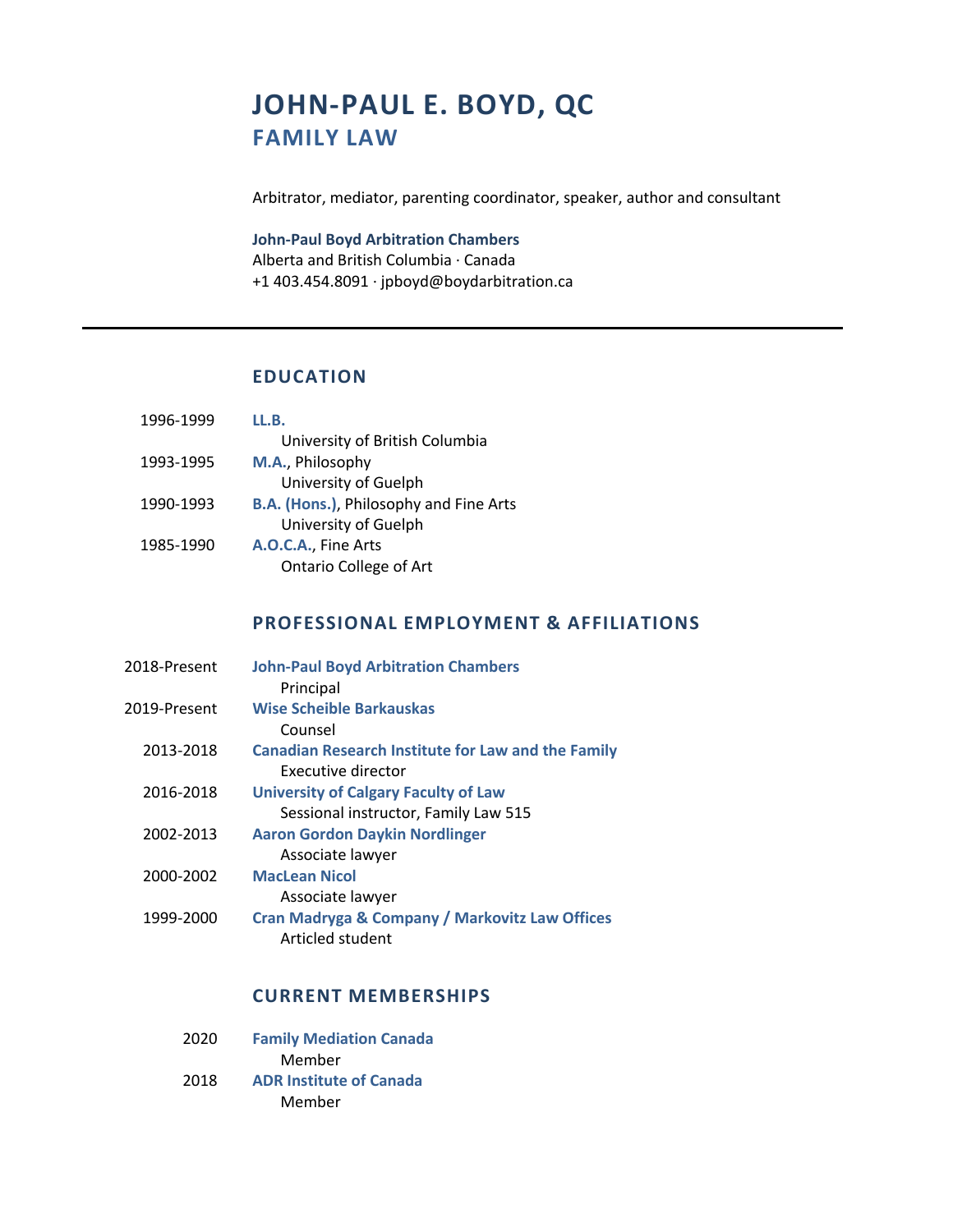| 2013 | <b>Law Society of Alberta</b><br>Active member       |  |
|------|------------------------------------------------------|--|
|      |                                                      |  |
| 2007 | <b>Association of Family and Conciliation Courts</b> |  |
|      | Member                                               |  |
| 2000 | <b>Law Society of British Columbia</b>               |  |
|      | Practising member                                    |  |

# **DISTINCTIONS & PRESENTATIONS**

| 2022 | <b>National Family Law Arbitration Course</b>                                                                                                                |
|------|--------------------------------------------------------------------------------------------------------------------------------------------------------------|
|      | Program planner, co-chair and faculty member: "Issues in mediation-<br>arbitration"                                                                          |
|      | <b>Legal Education Society of Alberta</b>                                                                                                                    |
|      | Presenter, "Managing conflict: Lessons from parenting coordination," and<br>Presenter, "Designing arbitration processes: Managing time, efficiency and cost" |
|      | <b>Office of the Child and Youth Advocate Alberta</b>                                                                                                        |
|      | Presenter: Best Practices in Child Legal Representation 2022                                                                                                 |
|      | <b>Canadian Bar Association British Columbia</b>                                                                                                             |
|      | Presenter: Family Law Conference 2022                                                                                                                        |
|      | Presenter, Vancouver Island Section: "The places family law can take you"                                                                                    |
|      | <b>County of Carleton Law Association</b>                                                                                                                    |
|      | Faculty member: 31 <sup>st</sup> Annual Institute of Family Law                                                                                              |
|      | <b>BC Association of Clinical Counsellors</b>                                                                                                                |
|      | Course planner and faculty member: "Families, family breakdown and the law"                                                                                  |
|      | <b>Best Lawyers in Canada</b>                                                                                                                                |
|      | Recognized lawyer, family law                                                                                                                                |
|      | <b>Doyle's Guide</b>                                                                                                                                         |
|      | Recommended lawyer, family law                                                                                                                               |
| 2021 | <b>National Family Law Arbitration Course</b>                                                                                                                |
|      | Course planner, co-chair and faculty member                                                                                                                  |
|      | <b>Association of Family and Conciliation Courts</b>                                                                                                         |
|      | Presenter: Annual Conference 2021                                                                                                                            |
|      | <b>Legal Education Society of Alberta</b>                                                                                                                    |
|      | Course planner, co-chair and faculty member: "Coercive control and family<br>violence"                                                                       |
|      | <b>Pacific Business &amp; Law Institute</b>                                                                                                                  |
|      | Faculty member: Family Law 2021, "Family is as family does: Evolving family<br>forms"                                                                        |
|      | <b>Canadian Bar Association British Columbia</b>                                                                                                             |
|      | Presenter, Children's Law Section: "Child protection mediation," and                                                                                         |
|      | Presenter, Family Law Section: "Relocation under the Divorce Act"                                                                                            |
|      | <b>Canadian Bar Association Alberta</b>                                                                                                                      |
|      | Presenter, South Family Law Section: "A deeper dive into the Divorce Act," and                                                                               |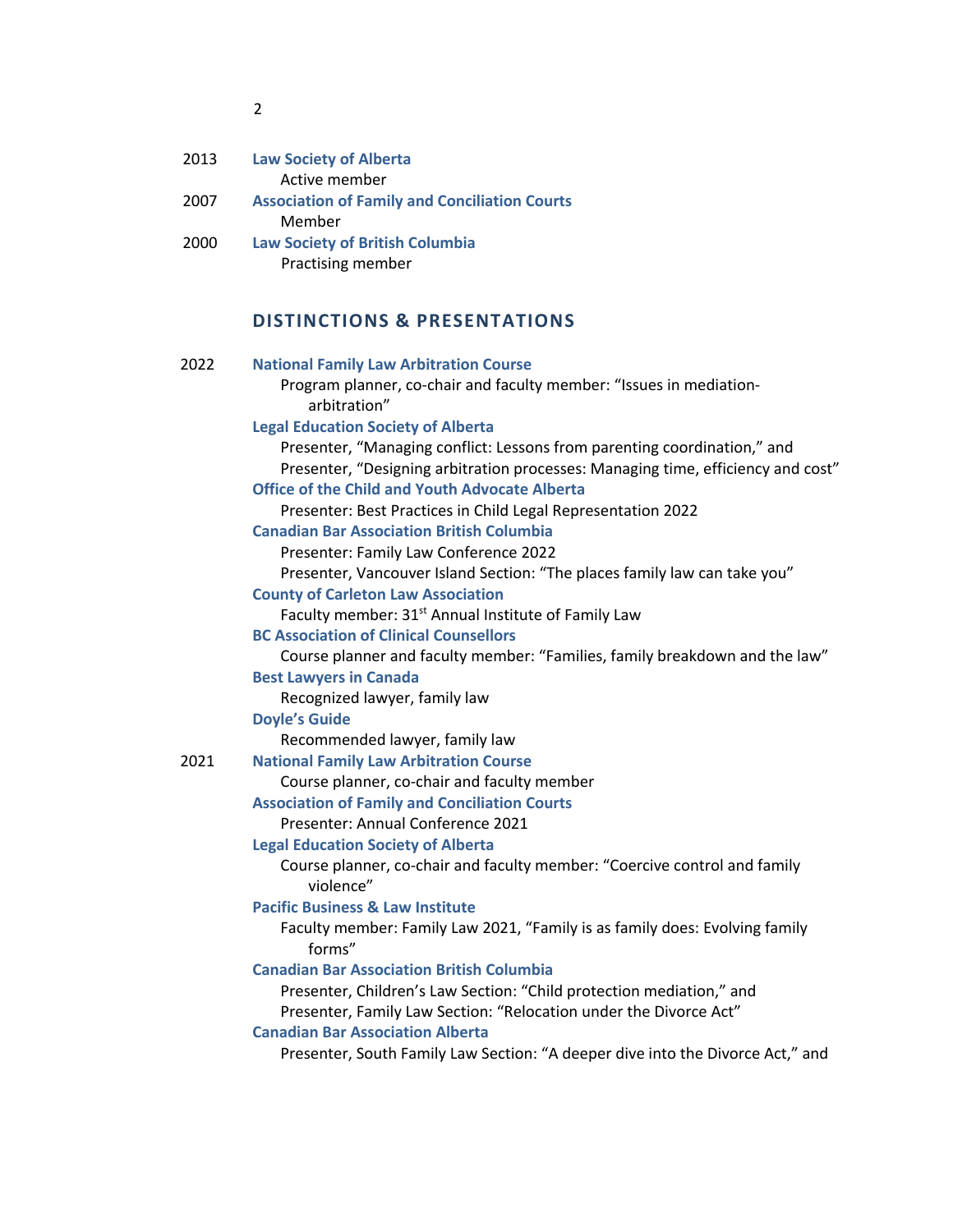|      | Presenter, South Child and Youth Law Section: "Hear the child reports"                                                                      |
|------|---------------------------------------------------------------------------------------------------------------------------------------------|
|      | <b>Alberta Civil Trial Lawyers Association</b>                                                                                              |
|      | Faculty member: "Family law webinar"                                                                                                        |
|      | <b>Society for Children and Youth of British Columbia</b>                                                                                   |
|      | Presenter: Children's law study group                                                                                                       |
|      | <b>People's Law School</b>                                                                                                                  |
|      | Presenter: "What you need to know about the changes to the Divorce Act," and                                                                |
|      | Presenter: "Changes to the Divorce Act: Townhall edition"                                                                                   |
|      | <b>Best Lawyers in Canada</b>                                                                                                               |
|      | Recognized lawyer, family law                                                                                                               |
|      | <b>Doyle's Guide</b>                                                                                                                        |
|      | Recommended lawyer, family law                                                                                                              |
| 2020 | <b>Family Mediation Canada</b>                                                                                                              |
|      | Comprehensive Family Mediator certification                                                                                                 |
|      | <b>Department of Justice Canada</b>                                                                                                         |
|      | Author: Divorce Act fact sheets for educators and healthcare professionals                                                                  |
|      | <b>Law Society of Saskatchewan</b>                                                                                                          |
|      | Presenter: Access to Justice Week webinar                                                                                                   |
|      | <b>International Academy of Collaborative Professionals</b>                                                                                 |
|      | Faculty member: 21 <sup>st</sup> Annual Networking and Educational Forum                                                                    |
|      | <b>ADR Institute of Canada</b>                                                                                                              |
|      | Presenter and author: "Hearing the voice of children in family law arbitration,"                                                            |
|      | ADRIC 2020 Clarity in Conflict Resolution webinar series                                                                                    |
|      | <b>ADR Institute of BC</b>                                                                                                                  |
|      | Presenter: "Elder mediation," ADRBC Symposium webinar series                                                                                |
|      | <b>Association of Family and Conciliation Courts Alberta</b><br>Presenter: 2020 Conference                                                  |
|      |                                                                                                                                             |
|      | <b>Continuing Legal Education Society British Columbia</b><br>Presenter: "Practicing family law in the age of COVID-19" webinar series, and |
|      | Faculty member: Conflict Resolution Conference 2020                                                                                         |
|      | <b>Legal Education Society of Alberta</b>                                                                                                   |
|      | Presenter: Spring family law webinar series                                                                                                 |
|      | <b>Canadian Bar Association Alberta</b>                                                                                                     |
|      | Presenter, North Family Law Section: "Parenting coordination," and                                                                          |
|      | Presenter, South Child & Youth Law Section: "Best evidence for parenting                                                                    |
|      | matters and expectations of children's counsel"                                                                                             |
|      | Family Dispute Resolution Institute of Ontario / Family Mediation Canada                                                                    |
|      | Faculty member: 2020 Conference                                                                                                             |
|      | <b>Family Dispute Resolution Institute of Ontario</b>                                                                                       |
|      | Presenter: "Practicing family law in the age of COVID-19"                                                                                   |
|      | <b>Mediate BC</b>                                                                                                                           |
|      | Presenter: Vancouver Mediators' Lounge                                                                                                      |
|      | Legal Aid British Columbia / Law Foundation of British Columbia                                                                             |
|      | Presenter: Fall Provincial Training Conference 2020                                                                                         |
|      |                                                                                                                                             |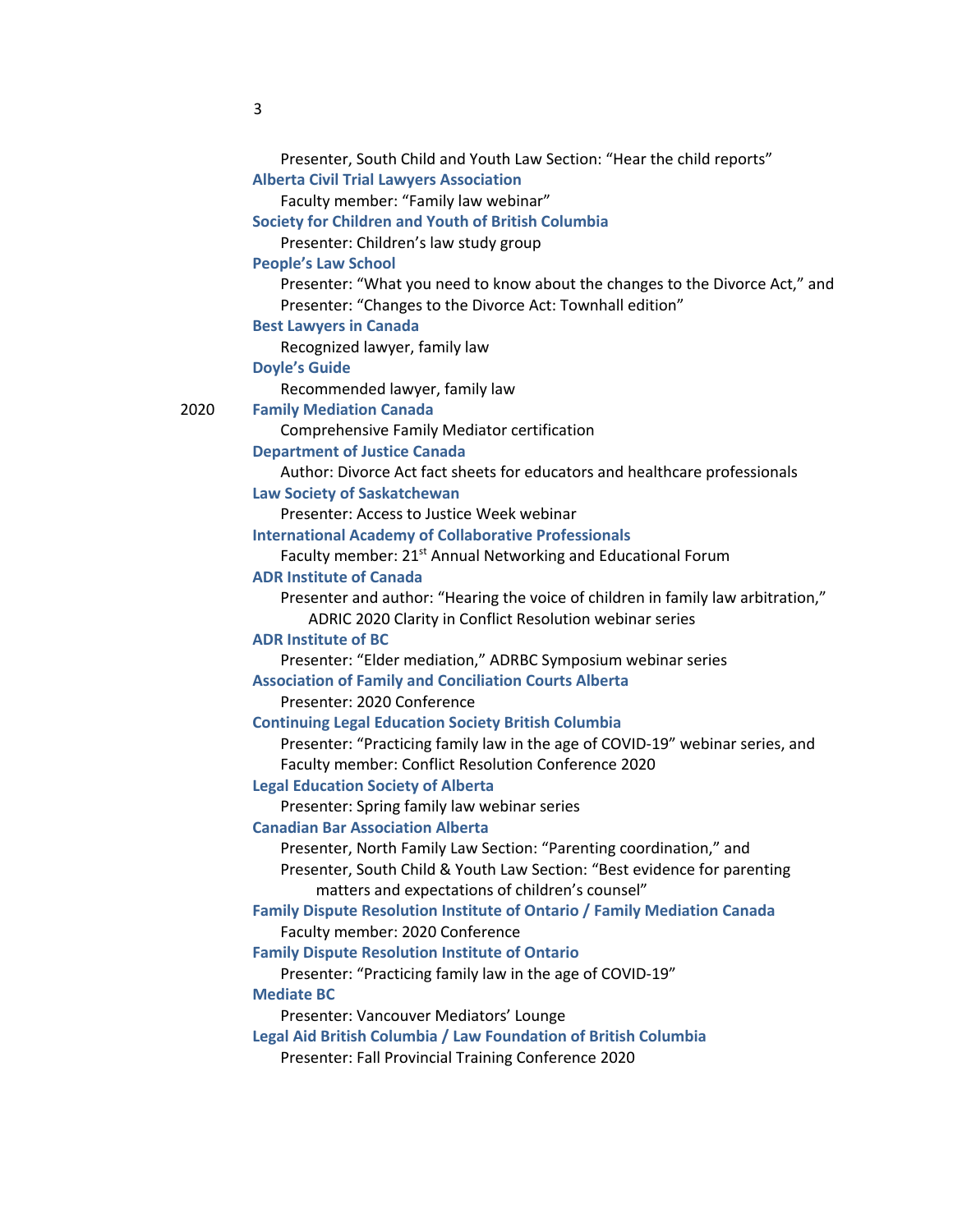|      | West Coast LEAF / University of British Columbia Faculty of Law                                           |
|------|-----------------------------------------------------------------------------------------------------------|
|      | Presenter: "Alienation, estrangement and attachment disruption," RISE                                     |
|      | Women's Legal Clinic                                                                                      |
|      | <b>Courthouse Libraries BC</b>                                                                            |
|      | Presenter: LawMatters family law for librarians webinar series                                            |
|      | <b>County of Carleton Law Association</b>                                                                 |
|      | Faculty member: 29 <sup>th</sup> Annual Institute of Family Law                                           |
|      | <b>BC Residential Tenancy Branch</b>                                                                      |
|      | Presenter: Professional development conference                                                            |
|      | <b>Doyle's Guide</b>                                                                                      |
|      | Recommended lawyer, family law                                                                            |
|      | <b>National Self-represented Litigants Project</b>                                                        |
|      | <b>Access to Justice All-Star</b>                                                                         |
| 2019 | <b>Government of British Columbia</b>                                                                     |
|      | Queen's Counsel appointment                                                                               |
|      | Law Society of Alberta / Canadian Bar Association Alberta                                                 |
|      | Distinguished Service Award for Service to the Community                                                  |
|      | Senate of Canada, Standing Committee on Legal and Constitutional Affairs                                  |
|      | Witness: Hearings on Bill C-78, An Act to Amend the Divorce Act and related<br>legislation                |
|      | <b>Alberta Provincial Judges Association</b>                                                              |
|      | Presenter: Spring Conference 2019                                                                         |
|      | <b>British Columbia Provincial Court</b>                                                                  |
|      | Editor: Family law boot camp materials                                                                    |
|      | <b>Access to Justice British Columbia</b>                                                                 |
|      | Presenter: Leadership Group                                                                               |
|      | <b>Association of Family and Conciliation Courts</b>                                                      |
|      | Presenter: Annual Conference 2019                                                                         |
|      | <b>ADR Institute of Canada</b>                                                                            |
|      | Presenter: ADRIC 2019 Conference                                                                          |
|      | <b>Continuing Legal Education Society British Columbia</b>                                                |
|      | Course planner, co-chair and faculty member: "A deeper dive: The intersection                             |
|      | of family law and psychology 2019," and                                                                   |
|      | Faculty member: Conflict Resolution Conference 2019                                                       |
|      | <b>Legal Education Society of Alberta</b>                                                                 |
|      | Course planner, sessional chair and faculty member: 52 <sup>nd</sup> Annual Refresher,<br>Family Law, and |
|      | Faculty member: "How to practice family law and not go crazy"                                             |
|      | <b>Pacific Business &amp; Law Institute</b>                                                               |
|      | Faculty member and author: Family law 2019, "Parenting and custody"                                       |
|      | West Coast LEAF / University of British Columbia Faculty of Law                                           |
|      | Presenter: "Alienation, estrangement and attachment disruption," RISE                                     |
|      | Women's Legal Clinic                                                                                      |
|      |                                                                                                           |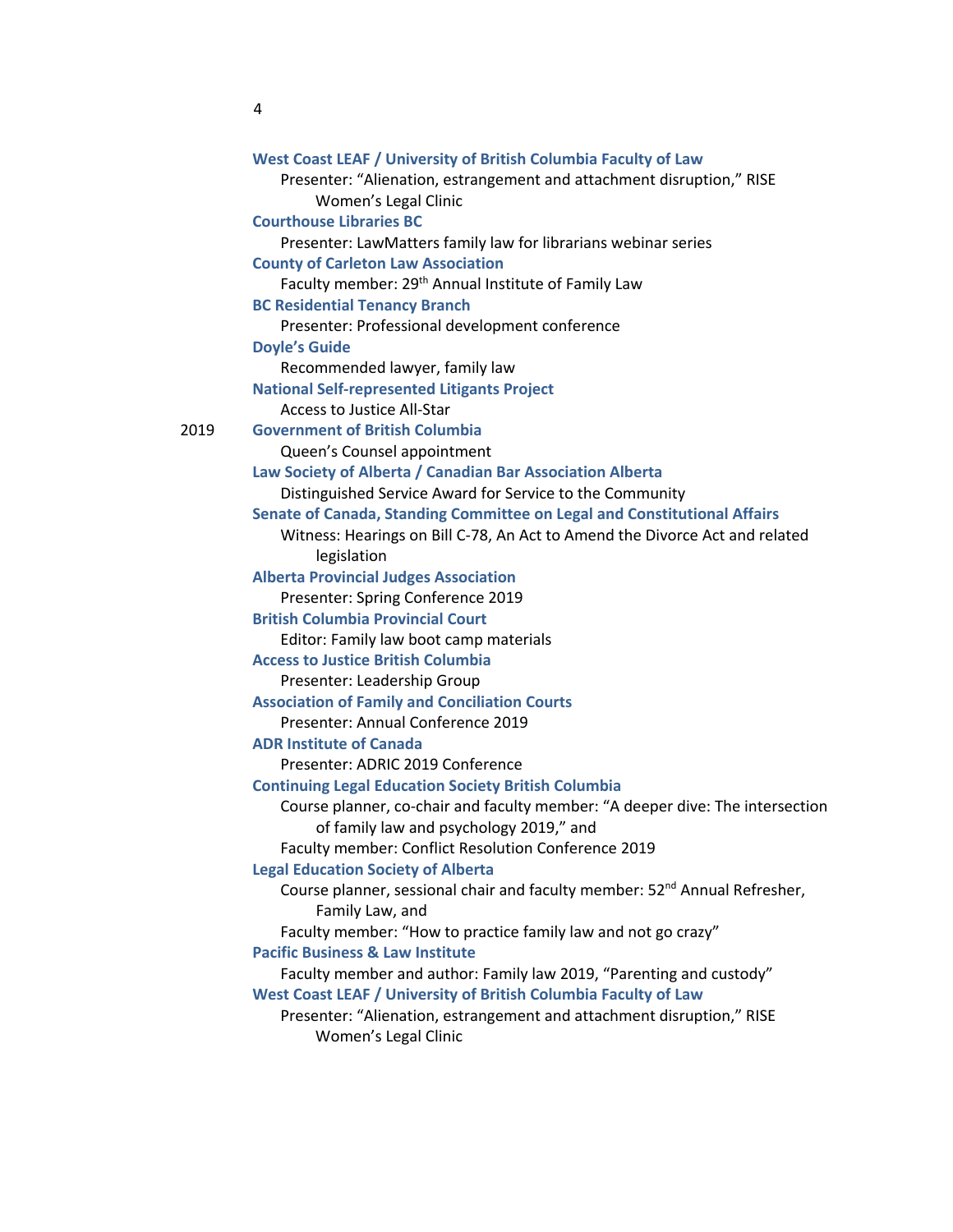| <b>Canadian Bar Association</b> |  |  |
|---------------------------------|--|--|
|                                 |  |  |

Presenter: "Family restructuring with the child's voice," CBA Law Series **Manitoba Bar Association**

Faculty member and author: 2019 Mid-Winter Conference

#### **Canadian Bar Association Alberta**

Presenter, South Family Law Section: "Federal and provincial legislative amendments"

**Canadian Bar Association British Columbia**

Faculty member and author: Family Law Conference 2019, and

Presenter, Children's Law Section: "The (very small) elephant in the room:

Hearing the voice of children in negotiation, mediation and arbitration"

#### **Family Dispute Resolution Institute of Ontario**

Presenter: "Lawyers' views of in- and out-of-court dispute resolution processes" **Collaborative Divorce Vancouver**

Faculty member: "Older and wiser: The phenomenon of grey divorce" **Courthouse Libraries BC**

Presenter: LawMatters webinar, "How to use *JP Boyd on Family Law* in your public library"

#### **Watson Goepel LLP**

Presenter: "Taking a creative approach to family law arbitration: Reaching a just, speedy and cost-effective determination"

**Canadian Law Blog Awards (Stem Legal)**

Best A2J Resource: *JP Boyd on Family Law* (Clawbie)

### 2018 **National Judicial Institute**

Faculty member: Alberta Court of Queen's Bench Education Seminar 2018, and Faculty member: Supreme Court of British Columbia Education Seminar 2018

### **Federation of Law Societies of Canada**

Faculty member and author: National Family Law Program 2018

**Continuing Legal Education Society of British Columbia**

Faculty member: Conflict Resolution Conference 2018, and

Faculty member: "Hot topics in family law: Good lawyering for bad parenting"

**Trial Lawyers Association of British Columbia**

Keynote speaker: "The anatomy of a family law file: A litigator's guide" **Legal Education Society of Alberta**

Faculty member: "Beyond blended families"

#### **Canadian Bar Association Alberta**

Presenter: "Conclusions from the Alberta Limited Legal Services Project" **Canadian Bar Association British Columbia**

Presenter: "Conclusions from the Alberta Limited Legal Services Project" **Access Pro Bono / Pro Bono Law Alberta / Pro Bono Ontario / Pro Bono Québec / Pro Bono Law Saskatchewan**

Faculty member: 7th National Pro Bono Conference

**West Coast LEAF / University of British Columbia Faculty of Law**

Presenter: "Best practices for new lawyers," RISE Women's Legal Clinic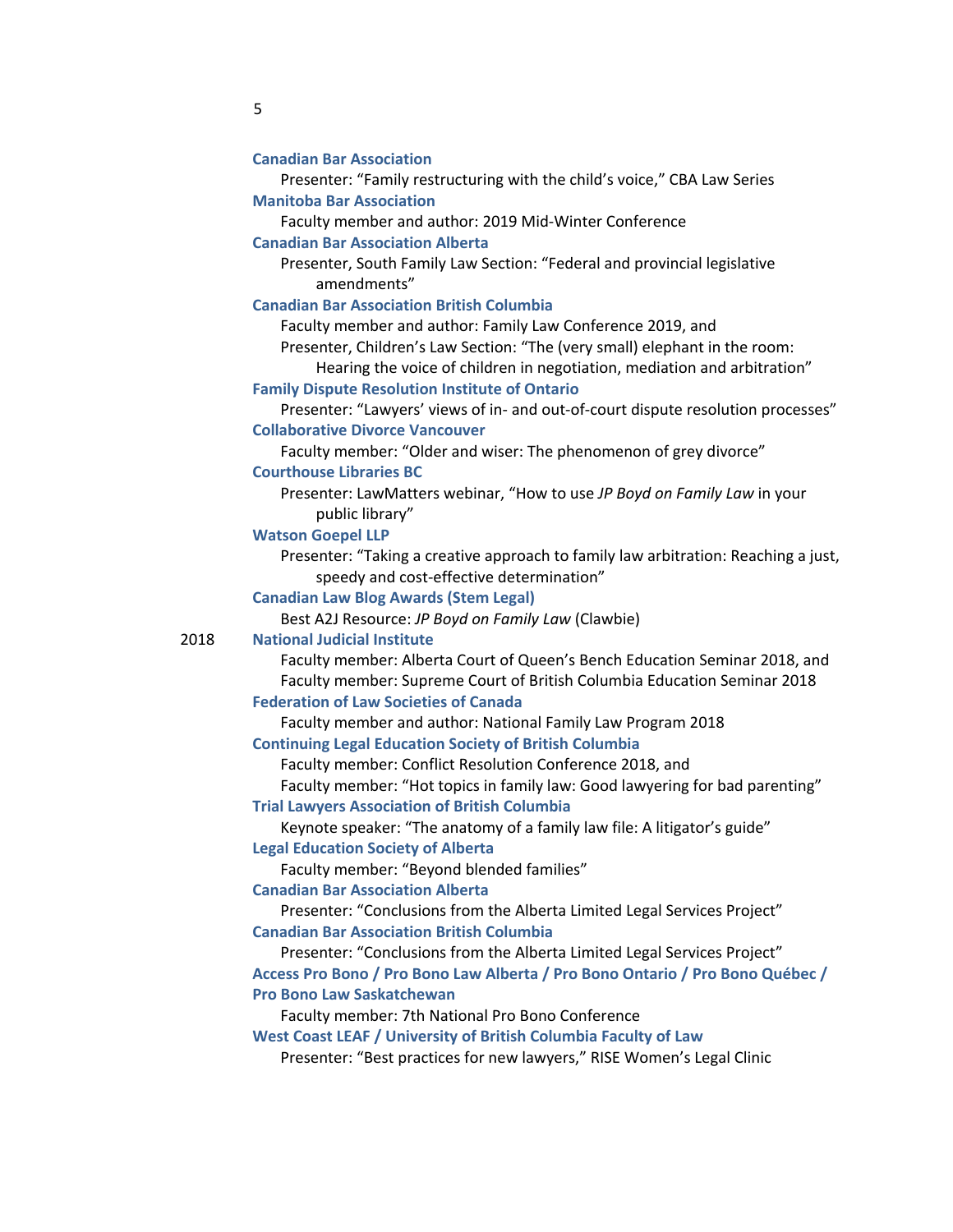Faculty member: 2018 Conference

- **ADR Institute of Alberta**
	- Presenter: "Family law lawyers' views of dispute resolution processes," ADR Luncheon

2017 **Senate of Canada, Standing Committee on Legal and Constitutional Affairs** 

**Okanagan Collaborative Family Law Group**

Keynote speaker: 2018 Retreat

Witness: Hearings on Bill S-202, An Act to Amend the Divorce Act **Department of Justice Canada, Continuing Committee of Senior Officials (Family Justice)** Presenter: "Highlights of recent research of the Canadian Research Institute for Law and the Family" **Canadian Research Institute for Law and the Family / Office of the Child and Youth Advocate Alberta** Symposium planner, chair and presenter: "Children's participation in justice processes: Finding the best ways forward" **National Judicial Institute** Faculty member: "Managing cases with self-represented litigants" **Law Society of Upper Canada** Faculty member and author: Family Law Summit 2017 **Legal Education Society of Alberta** Faculty member and author: 50<sup>th</sup> Annual Refresher, and Faculty member: "Family law during recessionary times" **Continuing Legal Education Society British Columbia** Faculty member: "The interplay between aging, death and divorce" **Canadian Bar Association** Presenter: "Made-to-measure legal services: The power of limited scope retainers," CBA Law Series, and Presenter: "The Parenting After Separation Resource Toolkit: An essential tool for lawyers," CBA Law Series **Courthouse Libraries BC** Presenter: "Unbundling your family law practice: Practical tips for offering unbundled legal services" **Simcoe County Law Association** Faculty member and author: Simcoe County Family Law Conference 2017 **Sudbury District Law Association** Presenter: Colloquium 2017 **Tri-City Transition Society** Presenter: "Children first: Coparenting stronger," Mediator Training Program **Divorce Magazine Canada** Presenter: "Resilience: A symposium on separation and divorce" 2016 **National Judicial Institute** Faculty member and author: "Family law seminar: Children," and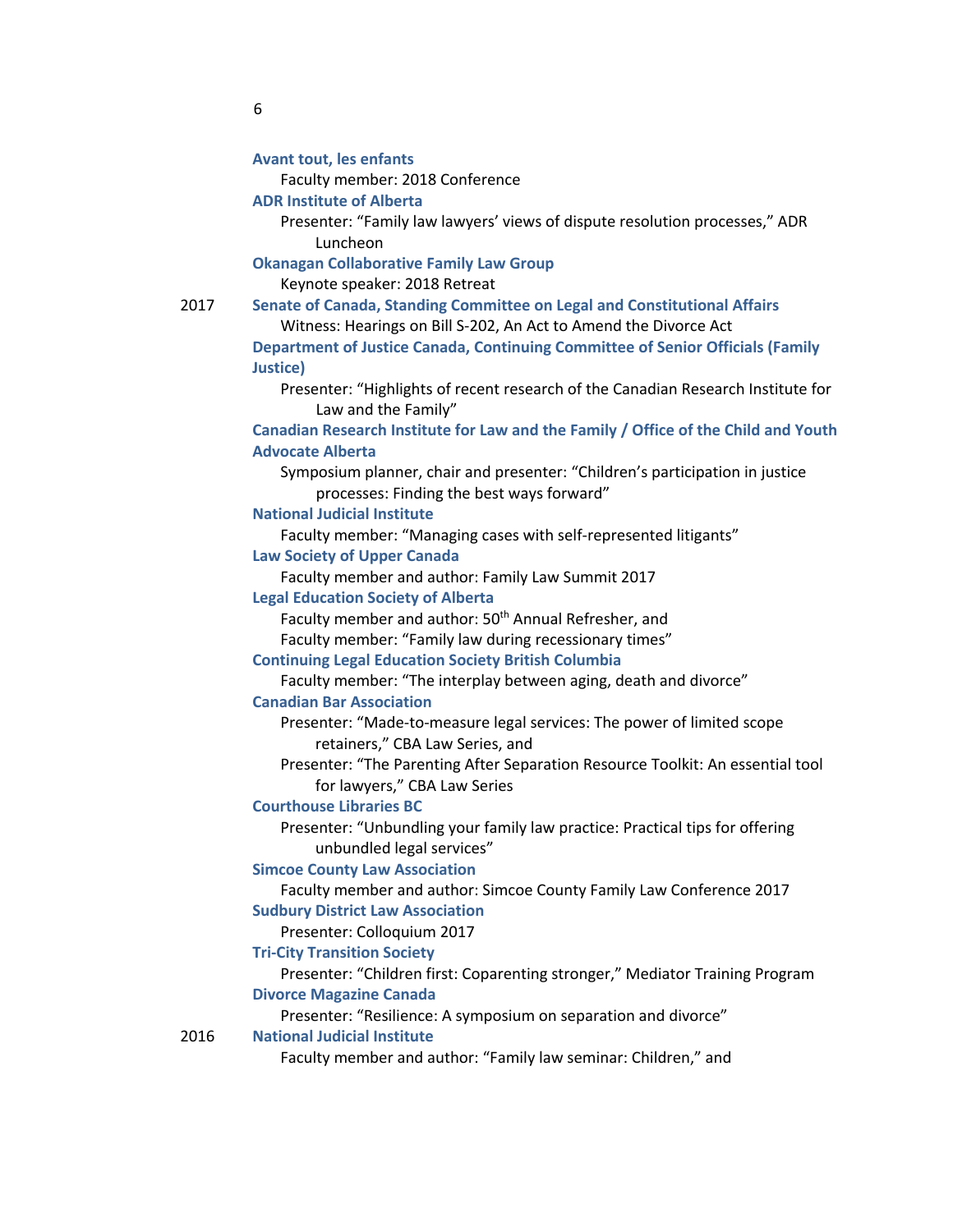| Seminar 2016                                                                        |  |
|-------------------------------------------------------------------------------------|--|
| <b>Association of Family and Conciliation Courts</b>                                |  |
| Presenter: "Symposium on child custody evaluations" Regional Conference             |  |
| <b>Federation of Law Societies of Canada</b>                                        |  |
| Faculty member and author: National Family Law Program 2016                         |  |
| <b>American Bar Association / National Legal Aid and Defender Association</b>       |  |
| Faculty member: 2016 Equal Justice Conference                                       |  |
| Congress of the Humanities and Social Sciences / University of Calgary Faculties of |  |

Faculty member and author: Supreme Court of British Columbia Education

#### **Law and Social Work**

Course planner and faculty member: Congress 2016

**Legal Education Society of Alberta**

Faculty member and author: "Family law 25"

**Continuing Legal Education Society British Columbia**

Course planner, co-chair and faculty member: "Assessments and interventions: The intersection of family law and psychology"

**Trial Lawyers Association of British Columbia**

Faculty member: "A rock and a hard place: Complex issues in family law," and Presenter: "The impact of *V.J.F.* on the division of family property in British Columbia"

**Legal Services Society of British Columbia / Law Foundation of British Columbia** Presenter: Fall Provincial Training Conference 2016

#### **West Coast LEAF / University of British Columbia Faculty of Law**

Presenter: inaugural address, RISE Women's Legal Clinic, and Presenter: "Allegations of alienation in family law disputes," RISE Women's Legal Clinic

#### **Canadian Bar Association British Columbia**

Presenter: "Unbundling demystified: Practical tips from lawyers using it" **Canadian Bar Association Northwest Territories**

Presenter: "Allegations of alienation: A deeper trip down the rabbit hole"

### **Westminster Family Bar Association**

Presenter: "Children's counsel in family law disputes"

### 2015 **National Judicial Institute**

Faculty member and author: "Family law seminar: Financial and property issues,"

- Faculty member and author: Alberta Court of Queen's Bench Fall Education Seminar 2015,
- Faculty member: "The new reality: Managing cases with self-represented litigants,"

Course planner: "Literacy and plain language communication" online program, Course planner and presenter: "Faculty development" online program,

- Editor and researcher: *Bench Book for Sitting Judges: Self-Represented Litigants and Self-Represented Accused*, and
- Author and researcher: *A User's Guide to the BC Family Law Act: A Bench Book*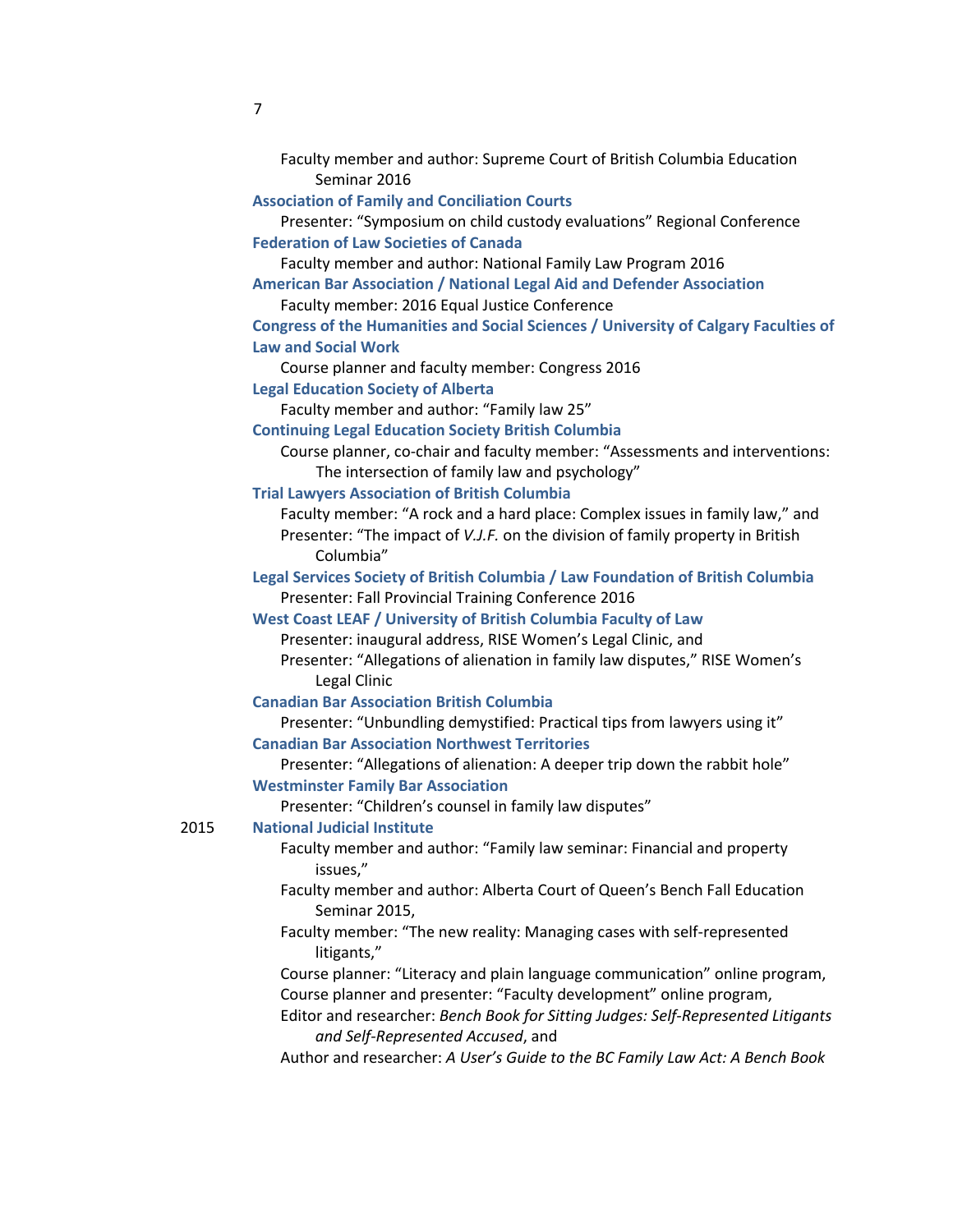|      | <b>Association of Family and Conciliation Courts</b>                                                    |
|------|---------------------------------------------------------------------------------------------------------|
|      | Presenter: Annual Conference 2015, and                                                                  |
|      | Presenter: "Do you hear what I hear? Listening to the voice of the child"<br><b>Regional Conference</b> |
|      | <b>Association for Conflict Resolution</b>                                                              |
|      | Presenter: "Non-evaluative views of the child reports: The Canadian experience"                         |
|      | Canadian Institute for the Administration of Justice / Winkler Institute for Dispute                    |
|      | <b>Resolution / Canadian Forum on Civil Justice</b><br>Presenter: "Innovation and access to justice"    |
|      | <b>Office of the Child and Youth Advocate Alberta</b>                                                   |
|      | Presenter: Best Practices in Child Legal Representation 2015                                            |
|      | <b>Manitoba Law Foundation</b>                                                                          |
|      | Presenter: "Access to family justice: Obstacles and opportunities"                                      |
|      | <b>Continuing Legal Education Society British Columbia</b>                                              |
|      | Faculty member and author: Biennial Family Law Conference 2015,                                         |
|      | Author: "Family law drafting boot camp," and                                                            |
|      | Presenter: "Family law update 2015" online program                                                      |
|      | Continuing Legal Education Society British Columbia / Canadian Centre for Elder                         |
|      | Law                                                                                                     |
|      | Faculty member and author: "Canadian elder law conference"                                              |
|      | <b>Trial Lawyers Association of British Columbia</b>                                                    |
|      | Faculty member and author: Family Law Practice and Procedure 2015                                       |
|      | <b>British Columbia Hear the Child Society</b>                                                          |
|      | Presenter: "Child alienation and estrangement and views of the child reports"                           |
|      | <b>Canadian Bar Association Alberta</b>                                                                 |
|      | Presenter: "Child alienation and estrangement"                                                          |
| 2014 | <b>National Judicial Institute</b>                                                                      |
|      | Faculty member and author: "Family law seminar: Evidence and procedure,"                                |
|      | Course planner and faculty member: "Court of Queen's Bench of Alberta and                               |
|      | Canadian Bar Association Alberta joint seminar," and                                                    |
|      | Editor and researcher: Bench Book for Sitting Judges: Self-Represented Litigants                        |
|      | and Self-Represented Accused                                                                            |
|      | <b>British Columbia Provincial Court</b>                                                                |
|      | Faculty member and author: Spring Education Conference 2014                                             |
|      | <b>Association of Canadian Law Foundations</b>                                                          |
|      | Presenter: Annual Conference 2014                                                                       |
|      | <b>Department of Justice Nova Scotia</b>                                                                |
|      | Presenter: "High conflict information program: Facilitator introduction," and                           |
|      | Co-author: The Nova Scotia High Conflict Family Resource Book                                           |
|      | <b>British Columbia Ministry of the Attorney General</b>                                                |
|      | Presenter: "British Columbia justice summit"                                                            |
|      | <b>Federation of Law Societies of Canada</b>                                                            |
|      | Faculty member and author: National Family Law Program 2014                                             |
|      |                                                                                                         |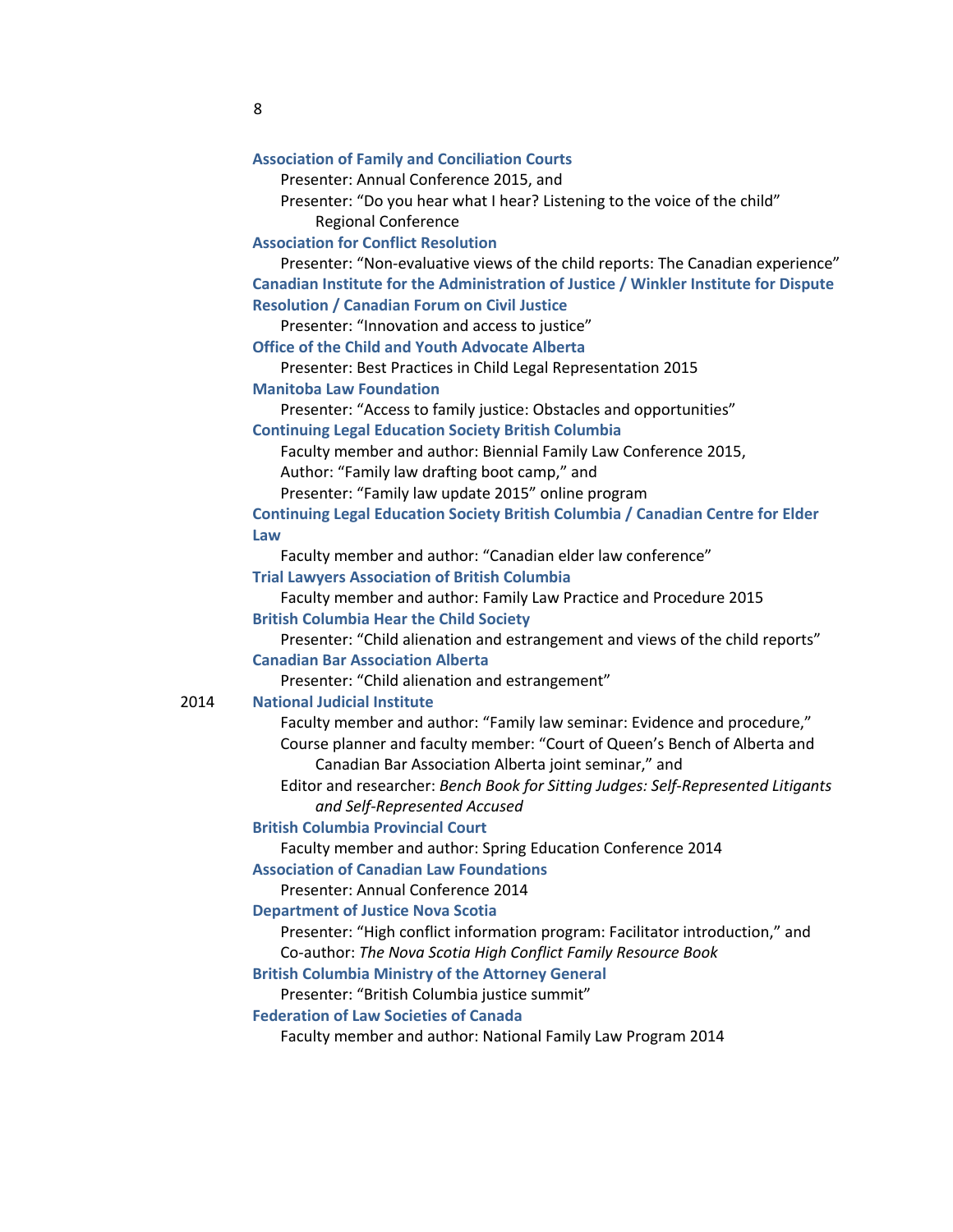| <b>Canadian Association of Law Teachers</b>                                                                        |
|--------------------------------------------------------------------------------------------------------------------|
| Presenter: Annual Conference 2014                                                                                  |
| <b>Continuing Legal Education Society British Columbia</b>                                                         |
| Author: "The Family Law Act, property, guardianship and parenting: One year                                        |
| later"                                                                                                             |
| <b>Nova Scotia Legal Aid</b>                                                                                       |
| Presenter: "Working with high conflict people"                                                                     |
| Legal Services Society of British Columbia / Law Foundation of British Columbia                                    |
| Presenter: Fall Provincial Training Conference 2014<br><b>Canadian Bar Association Northwest Territories</b>       |
| Presenter: "Drafting effective affidavits"                                                                         |
| <b>Canadian Bar Association British Columbia</b>                                                                   |
| Presenter: "Family Law Act update"                                                                                 |
| <b>Canadian Bar Association Alberta</b>                                                                            |
| Presenter: "Practice Notes 7 & 8 pet peeves, non-evaluative views of the child                                     |
| reports"                                                                                                           |
| <b>University of Calgary Faculty of Law</b>                                                                        |
| Symposium planner: "Access to justice double header"                                                               |
| <b>Canadian Law Blog Awards (Stem Legal)</b>                                                                       |
| Best New Blog: Access to Justice in Canada (Clawbie)                                                               |
| <b>Best Lawyers in Canada</b>                                                                                      |
| Recognized lawyer, family law                                                                                      |
| <b>National Judicial Institute</b>                                                                                 |
| Faculty member and author: "Family law seminar: Children,"                                                         |
| Presenter and author: "Practical applications of the BC Family Law Act," British                                   |
| Columbia Supreme Court, and                                                                                        |
| Course planner, presenter and author: "Essentials of the new BC Family Law                                         |
| Act" online program, British Columbia Provincial Court                                                             |
| <b>British Columbia Provincial Court</b>                                                                           |
| Faculty member and author: Spring Education Conference 2013                                                        |
| <b>Continuing Legal Education Society British Columbia</b>                                                         |
| Course planner, co-chair, faculty member and author: "The Family Law Act:                                          |
| Everything you always wanted to know but were afraid to ask,"                                                      |
| Faculty member and author: "The interplay between aging, death and divorce,"                                       |
| Course planner: "Family law for non-family lawyers: The impact of the new                                          |
| Family Law Act," and                                                                                               |
| Legal reviewer: Family Law Sourcebook for British Columbia, "Care of Children"                                     |
| <b>Canadian Bar Association</b>                                                                                    |
| Faculty member: "Envisioning equal justice summit: Building justice for                                            |
| everyone"                                                                                                          |
| <b>Canadian Bar Association British Columbia</b>                                                                   |
| Presenter: Professional Development in Terrace 2013, and<br>Presenter: Professional Development in Abbotsford 2013 |
|                                                                                                                    |
|                                                                                                                    |

2013 **National Judicial Institute**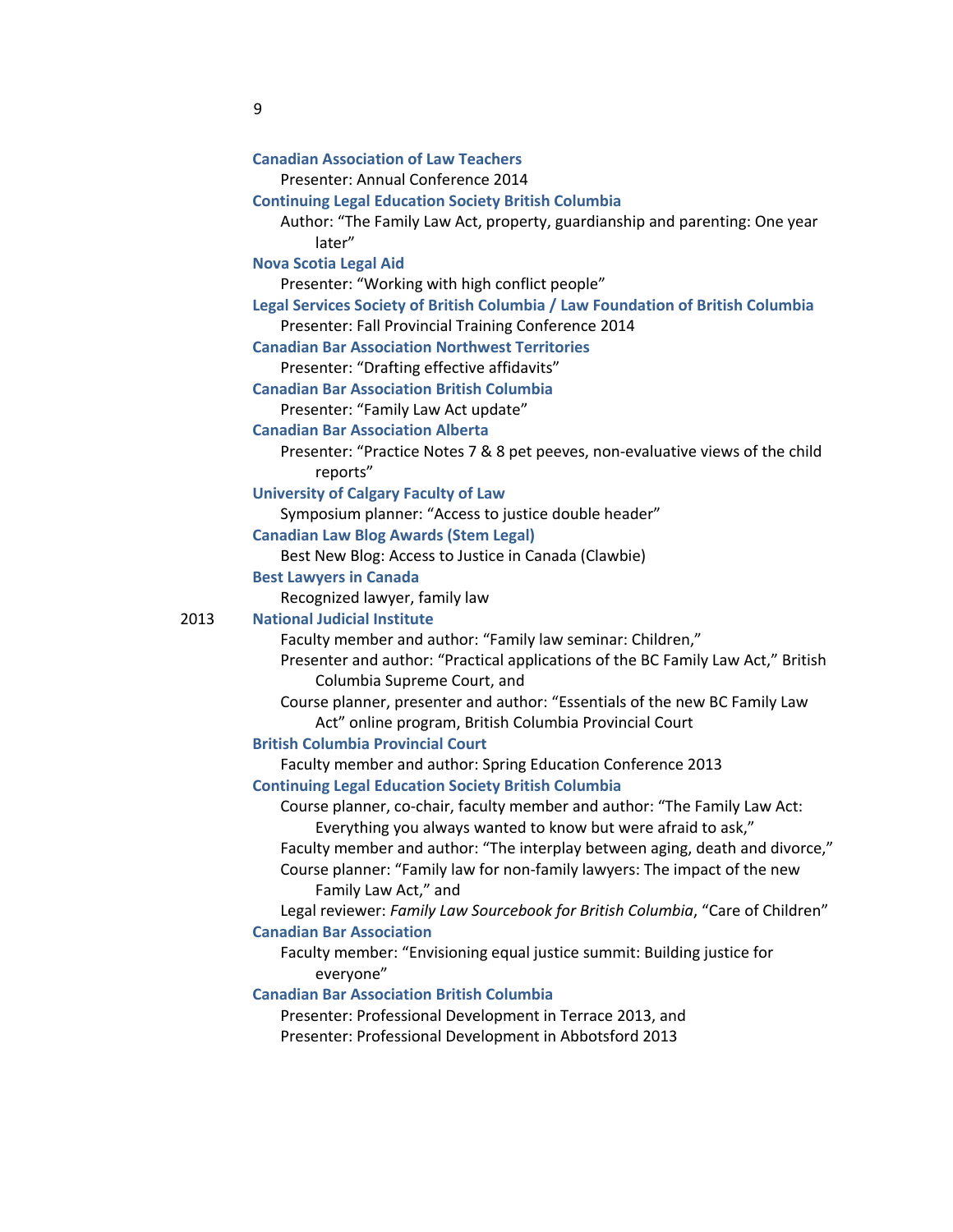| <b>Law Society of British Columbia</b>                                              |
|-------------------------------------------------------------------------------------|
| Presenter: Family Law Act training session                                          |
| <b>Mediate BC</b>                                                                   |
| Presenter: "Family Law Act overview"                                                |
| <b>Justice Institute of British Columbia</b>                                        |
| Presenter: Family Justice Counsellor Education Seminar 2013                         |
| Legal Services Society of British Columbia / Law Foundation of British Columbia     |
| Presenter: Spring Provincial Training Conference 2013, and                          |
| Presenter: Fall Provincial Training Conference 2013                                 |
| Legal Services Society of British Columbia / Ending Violence Association of British |
| <b>Columbia</b>                                                                     |
| Presenter: "family law and related issues"                                          |
| <b>British Columbia Parenting Coordinators Roster Society</b>                       |
| Course planner and faculty member: "Family law for professionals other than         |
| family law lawyers"                                                                 |
| <b>Canadian Polyamory Advocacy Association</b>                                      |
| Presenter: PolyCon 2013                                                             |
| <b>British Columbia Society of Transition Houses</b>                                |
| Presenter: Annual Training Forum 2013                                               |
| <b>British Columbia Council for Families</b>                                        |
| Keynote speaker: Annual Conference 2013                                             |
| <b>Association of Family and Conciliation Courts Ontario</b>                        |
| Presenter: "Family justice reform colloquium: An agenda for Ontario"                |
| <b>Law Foundation of British Columbia</b>                                           |
| Keynote speaker: Board of Governors meeting                                         |
| <b>Best Lawyers in Canada</b>                                                       |
| Recognized lawyer, family law                                                       |
| <b>National Judicial Institute</b>                                                  |
| Faculty member and author: "British Columbia Court of Appeal, Supreme Court         |
| and Provincial Court education seminar,"                                            |
| Faculty member and author: "Family law seminar: Financial and property              |
| issues,"                                                                            |
| Faculty member: Court of Queen's Bench of Manitoba Education Seminar, and           |
| Faculty member and author: "Judicial assistance to self-represented parties in      |
| family law"                                                                         |
| <b>British Columbia Provincial Court</b>                                            |
| Faculty member: Spring Education Conference 2012                                    |
| <b>Federation of Law Societies of Canada</b>                                        |
| Faculty member and author: National Family Law Program 2012                         |
| <b>Continuing Legal Education Society British Columbia</b>                          |
| Course planner and co-chair: "The psychology of relationship breakdown,"            |
| Keynote speaker: "The new Family Law Act: Gearing up your practice,"                |
| Faculty member and author: "Family law drafting boot camp,"                         |
| Faculty member and author: "Family law basics for legal support staff,"             |
|                                                                                     |

2012 **National Judicial Institute**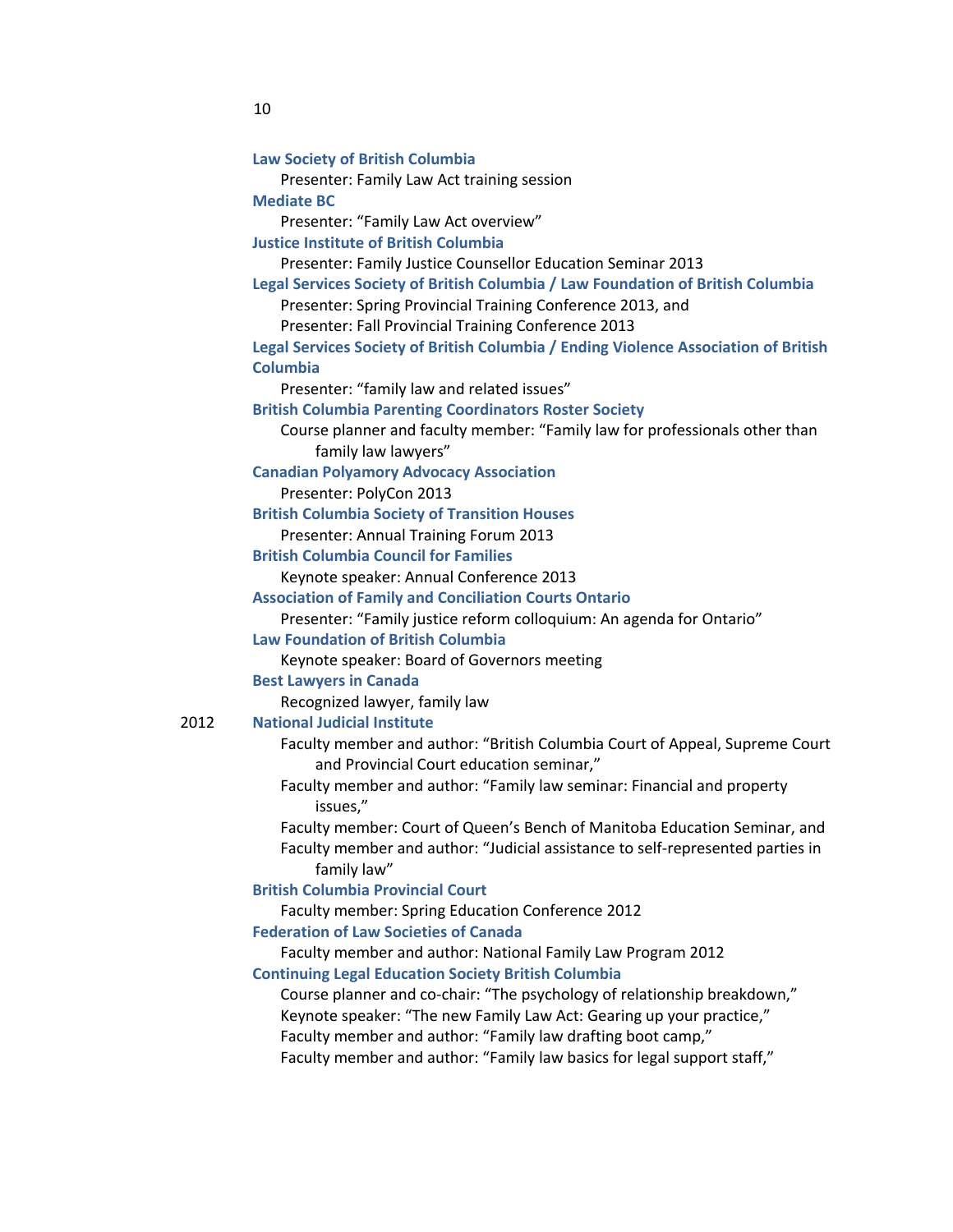| Faculty member: Dispute Resolution Conference 2012,                                 |
|-------------------------------------------------------------------------------------|
| Presenter: "Introduction to family law arbitration,"                                |
| Author: BC Family Practice Manual, "Overview: Family Law Act," and                  |
| Author: Family Law Act Transition Guide, "Overview of the Family Law Act"           |
| <b>Pacific Business &amp; Law Institute</b>                                         |
| Course planner, co-chair and author: "The new Family Law Act: Preparing for         |
| legislative change," and                                                            |
| Faculty member and author: "Tax and estate planning for the family business:        |
| The advanced issues"                                                                |
| <b>Canadian Bar Association British Columbia</b>                                    |
| Presenter: Professional Development in Terrace 2012                                 |
| <b>Canadian Bar Association Alberta</b>                                             |
| Presenter: "Training workshop on parenting coordination"                            |
| <b>Trial Lawyers Association of British Columbia</b>                                |
| Faculty member and author: "Get your act together: The new Family Law Act           |
| and other recent developments in family law," and                                   |
| Presenter: "Everything you thought you knew about family law you don't: The         |
| new Family Law Act"                                                                 |
| <b>Justice Institute of British Columbia</b>                                        |
| Presenter: Family Justice Counsellor Education Seminar 2012                         |
| Legal Services Society of British Columbia / Justice Education Society              |
| Presenter: "Legal information and resources for settlement workers                  |
| conference"                                                                         |
| Legal Services Society of British Columbia / Law Foundation of British Columbia     |
| Presenter: Provincial Training Conference 2012                                      |
| <b>Vancouver Association of Law Libraries</b>                                       |
| Presenter: "The new Family Law Act"                                                 |
| <b>Best Lawyers in Canada</b>                                                       |
| Recognized lawyer, family law                                                       |
| <b>National Judicial Institute</b>                                                  |
| Faculty member and author: "Family law seminar: Evidence and procedure"             |
| <b>Continuing Legal Education Society British Columbia</b>                          |
| Faculty member and author: Biennial Family Law Conference 2011,                     |
| Faculty member: "Children's participation in family justice processes," and         |
| Author: BC Family Practice Manual, "Using Alternatives to Trial"                    |
| <b>Canadian Bar Association British Columbia</b>                                    |
| Harry Rankin, QC Pro Bono Award, and                                                |
| Presenter: "Practice tips for the new Family Law Act"                               |
| <b>SUCCESS Settlement Services</b>                                                  |
| Presenter: Community Workshops on Family Law                                        |
| <b>British Columbia Library Association / Courthouse Libraries British Columbia</b> |
| Presenter: British Columbia Library Conference 2011, and                            |
| Presenter: "Beyond Hope library conference"                                         |

2011 **National Judicial Institute**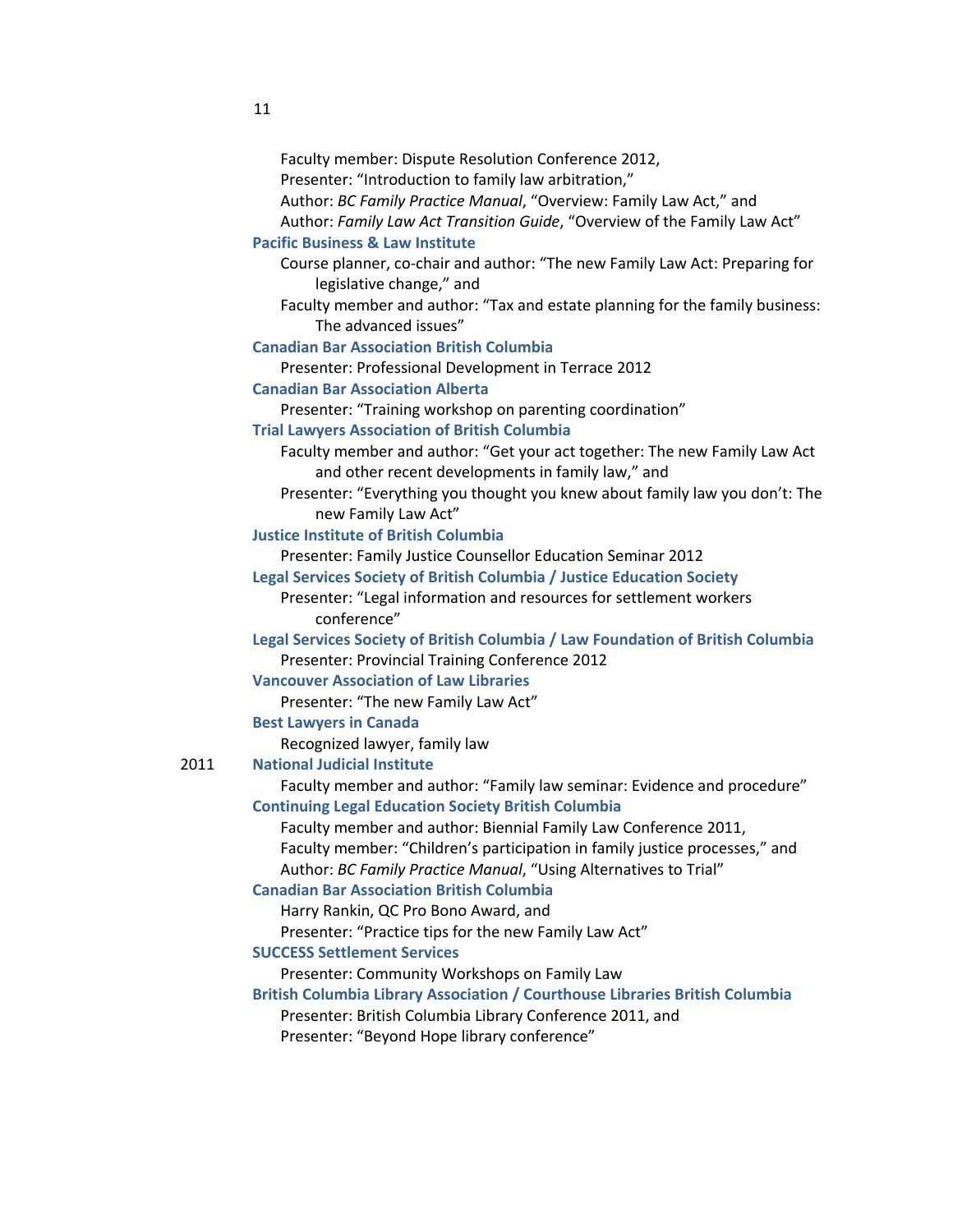|      | <b>Best Lawyers in Canada</b>                                               |
|------|-----------------------------------------------------------------------------|
|      | Recognized lawyer, family law                                               |
| 2010 | <b>Federation of Law Societies of Canada</b>                                |
|      | Faculty member: National Family Law Program 2010                            |
|      | <b>Continuing Legal Education Society British Columbia</b>                  |
|      | Course chair and faculty member: "Family law boot camp,"                    |
|      | Faculty member and author: "The new Supreme Court Family Rules,"            |
|      | Faculty member and author: "Blended families: Practical estate planning     |
|      | considerations," and                                                        |
|      | Author: BC Family Practice Manual, "Using alternatives to trial"            |
|      | <b>Canadian Bar Association</b>                                             |
|      | Faculty member and author: Canadian Legal Conference 2010                   |
|      | <b>Canadian Bar Association British Columbia</b>                            |
|      | Presenter and author: "New family rules"                                    |
|      | <b>Trial Lawyers Association of British Columbia</b>                        |
|      | Faculty member and author: "The new BC Supreme Court Rules," and            |
|      | Faculty member: "Making sense of the new Rules of Court"                    |
|      | <b>Canadian Association for the Practical Study of Law in Education</b>     |
|      | Presenter: Regional Conference 2010                                         |
|      | <b>Justice Education Society</b>                                            |
|      | Presenter and author: "Family law and domestic violence"                    |
|      | <b>Best Lawyers in Canada</b>                                               |
|      | Recognized lawyer, family law                                               |
| 2009 | <b>Continuing Legal Education Society British Columbia</b>                  |
|      | Faculty member and author: Biennial Family Law Conference 2009,             |
|      | Course planner and co-chair, faculty member and author: "Family law         |
|      | settlements: Reaching and recording compromise,"                            |
|      | Faculty member: "Children's participation in family justice processes," and |
|      | Co-author: BC Elder Law Practice Manual, "Family Law"                       |
|      | <b>Department of Justice Canada</b>                                         |
|      | Author: Obtaining Reliable and Repeatable SSAG Calculations                 |
| 2008 | <b>University of British Columbia Law Alumni Association</b>                |
|      | <b>Outstanding Young Alumnus Award</b>                                      |
|      | <b>Association of Family and Conciliation Courts</b>                        |
|      | Presenter: Annual Conference 2008                                           |
|      | <b>Continuing Legal Education Society British Columbia</b>                  |
|      | Course chair, faculty member and author: "Family law boot camp,"            |
|      | Advisory committee member and author: "Winning words: Writing as a sword, a |
|      | shield and a compass,"                                                      |
|      | Course co-chair: Pro Bono Practice 2008,                                    |
|      | Faculty member: "Family law for paralegals,"                                |
|      | Advisory committee member, faculty member and author: "Family law drafting  |
|      | boot camp," and                                                             |
|      | Author: BC Family Practice Manual, "Alternatives to Trial"                  |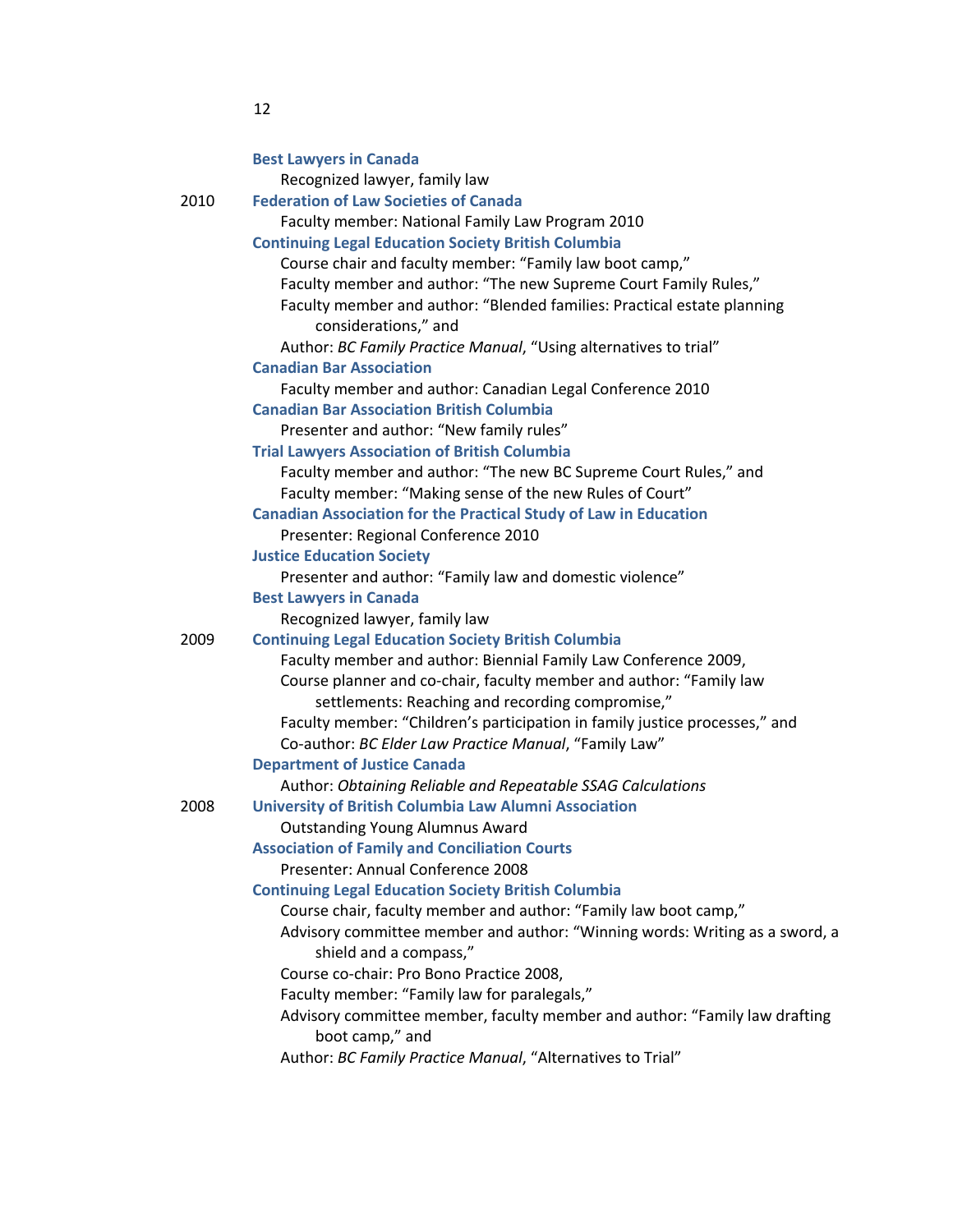|      | <b>Legal Services Society of British Columbia</b>                                                      |
|------|--------------------------------------------------------------------------------------------------------|
|      | Presenter: Intake Conference 2008,                                                                     |
|      | Presenter and author: Provincial Training Conference 2008                                              |
|      | <b>Canadian Bar Association British Columbia</b>                                                       |
|      | <b>Presidential Citation</b>                                                                           |
| 2007 | <b>Continuing Legal Education Society British Columbia</b>                                             |
|      | Faculty member and author: "Aging, death and divorce: The big three and the<br>perfect storm,"         |
|      | Course chair and faculty member: "Family law for paralegals,"                                          |
|      | Faculty member and author: Pro Bono Practice 2007,                                                     |
|      | Faculty member: Biennial Family Law Conference 2007,                                                   |
|      | Faculty member: "Children's participation in family justice processes," and                            |
|      | Author: BC Family Practice Manual, "Assessing the Legal Issues" and "Using<br>Conferences Effectively" |
|      | <b>Legal Services Society of British Columbia</b>                                                      |
|      | Presenter and author: Provincial Training Conference 2007                                              |
| 2006 | <b>Continuing Legal Education Society British Columbia</b>                                             |
|      | Faculty member and author: "Spousal Support Advisory Guidelines update,"                               |
|      | Faculty member and author: "Family law for paralegals,"                                                |
|      | Faculty member: "Family law boot camp II," and                                                         |
|      | Author: BC Family Practice Manual, "Conducting a Family Law Practice,"                                 |
|      | "Gathering Information," "Building Effective Relationships" and "Using<br>Conferences Effectively"     |
|      | <b>Legal Services Society of British Columbia</b>                                                      |
|      | Presenter and author: Provincial Training Conference 2006                                              |
|      | Pro Bono Law Ontario / Pro Bono Law British Columbia                                                   |
|      | Canadian Pro Bono Distinguished Service Award                                                          |
| 2005 | <b>Continuing Legal Education Society British Columbia</b>                                             |
|      | Faculty member and author: "Family law boot camp," and                                                 |
|      | Author: BC Family Practice Manual, "Chambers Practice"                                                 |
| 2004 | <b>Continuing Legal Education Society British Columbia</b>                                             |
|      | Author: BC Family Practice Manual, "Variation of Orders and Agreements"                                |
| 2003 | <b>Continuing Legal Education Society British Columbia</b>                                             |
|      | Author: BC Family Practice Manual, "Variation of Orders and Agreements"                                |
|      | <b>Canadian Bar Association</b>                                                                        |
|      | National Pro Bono Service Award                                                                        |
|      |                                                                                                        |

# **COMMUNITY & VOLUNTEER WORK**

| 2020-Present | <b>Law Society of Alberta</b>                 |
|--------------|-----------------------------------------------|
|              | AdvisorLink mentor (family law)               |
|              | <b>National Family Law Arbitration Course</b> |
|              | <b>Member: Steering Committee</b>             |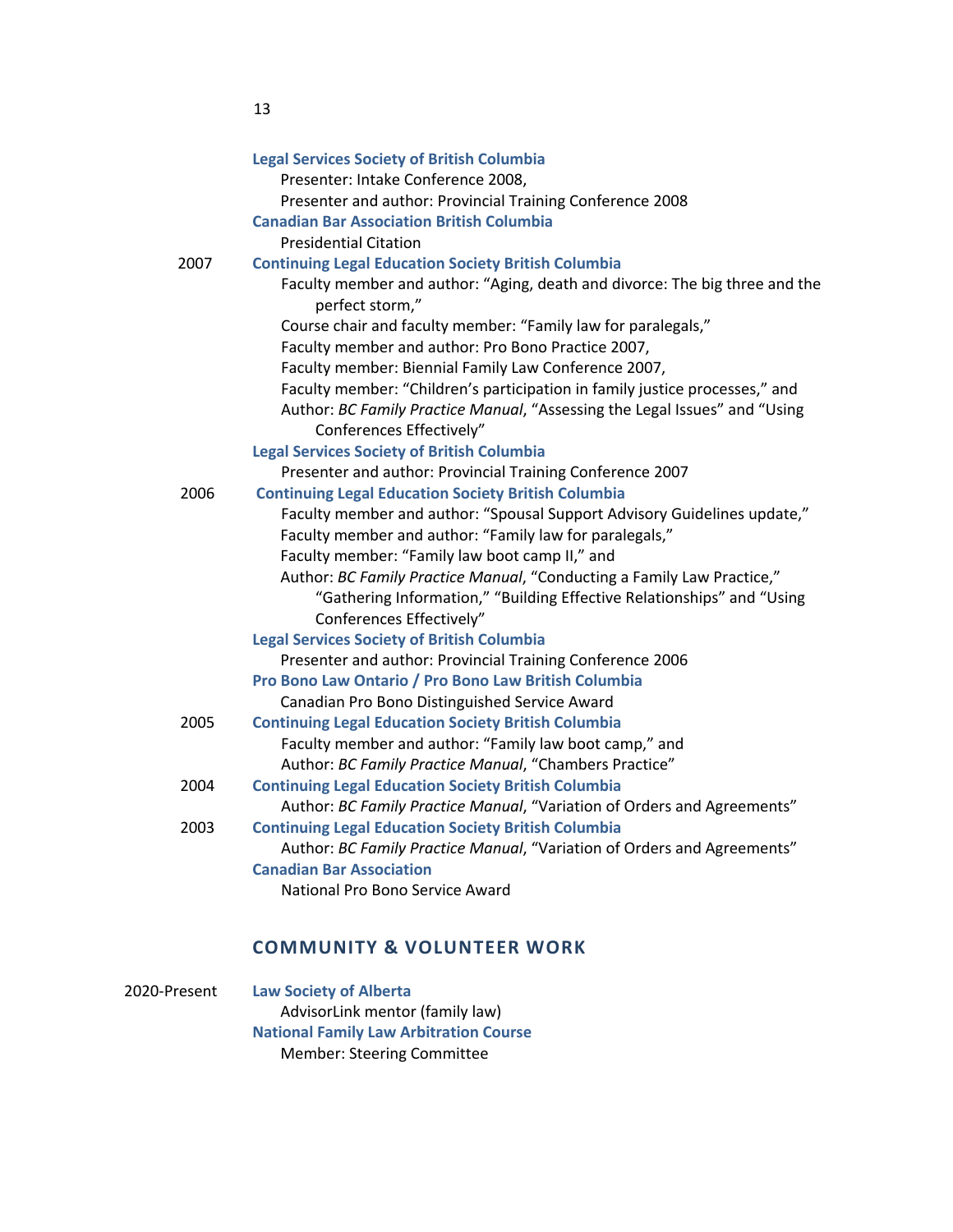| 2017-Present | <b>Canadian Foundation for Legal Research</b>                                 |
|--------------|-------------------------------------------------------------------------------|
|              | Juror: Walter Owen Book Prize                                                 |
| 2016-Present | <b>Alberta Law Review</b>                                                     |
|              | External article referee                                                      |
| 2015-Present | <b>Canadian Journal of Family Law</b>                                         |
|              | Member: Advisory Board,                                                       |
|              | Juror: Allan Falconer Memorial Essay Contest, and                             |
|              | External article referee                                                      |
|              | <b>Courthouse Libraries British Columbia</b>                                  |
|              | Member: Wikibooks Advisory Committee                                          |
| 2014-Present | <b>Alberta Health Services</b>                                                |
|              | Presenter: Community Education Service (children and family justice issues)   |
|              | <b>Slaw</b>                                                                   |
|              | Contributing author (family law, access to justice and law reform issues)     |
|              | <b>Canadian Bar Association Alberta</b>                                       |
|              | Member: Access to Justice Committee, and                                      |
|              | Presenter: Community outreach                                                 |
| 2006-Present | <b>Canadian Bar Association British Columbia / People's Law School</b>        |
|              | Contributing editor: Dial-a-Law family law scripts                            |
| 2022         | <b>BC Association of Clinical Counsellors</b>                                 |
|              | Author: Standard for Family Law: A Practice Standard for Registered Clinical  |
| 2021         | Counsellors on the Preparation of Family Law Reports<br><b>UBC Law Review</b> |
|              | External article referee                                                      |
|              | <b>Lakehead University Faculty of Law</b>                                     |
|              | Guest lecturer: Alternative Dispute Resolution 2516                           |
|              | <b>Canadian Polyamory Advocacy Association</b>                                |
|              | Member: Legal Advocacy and Lobbying Taskforce                                 |
| 2020-2021    | <b>Alberta Legal Coaches &amp; Limited Services Society</b>                   |
|              | Founding director                                                             |
|              | <b>Family Mediation Canada</b>                                                |
|              | Director                                                                      |
|              | <b>University of Saskatchewan College of Law</b>                              |
|              | Guest lecturer: Advanced Family Negotiation 498.3                             |
|              | <b>Canadian Bar Association</b>                                               |
|              | Member: Children and the Model Code Working Group                             |
| 1997-2021    | <b>Canadian Bar Association</b>                                               |
|              | Member                                                                        |
| 2020         | <b>Bow Valley College</b>                                                     |
|              | Guest lecturer: Introduction to Law                                           |
| 2019-2020    | <b>Law Society of British Columbia</b>                                        |
|              | Member: Licensed Paralegal Task Force                                         |
|              | <b>Canadian Bar Association National Family Law Section</b>                   |
|              | Editor and author: The Family Way                                             |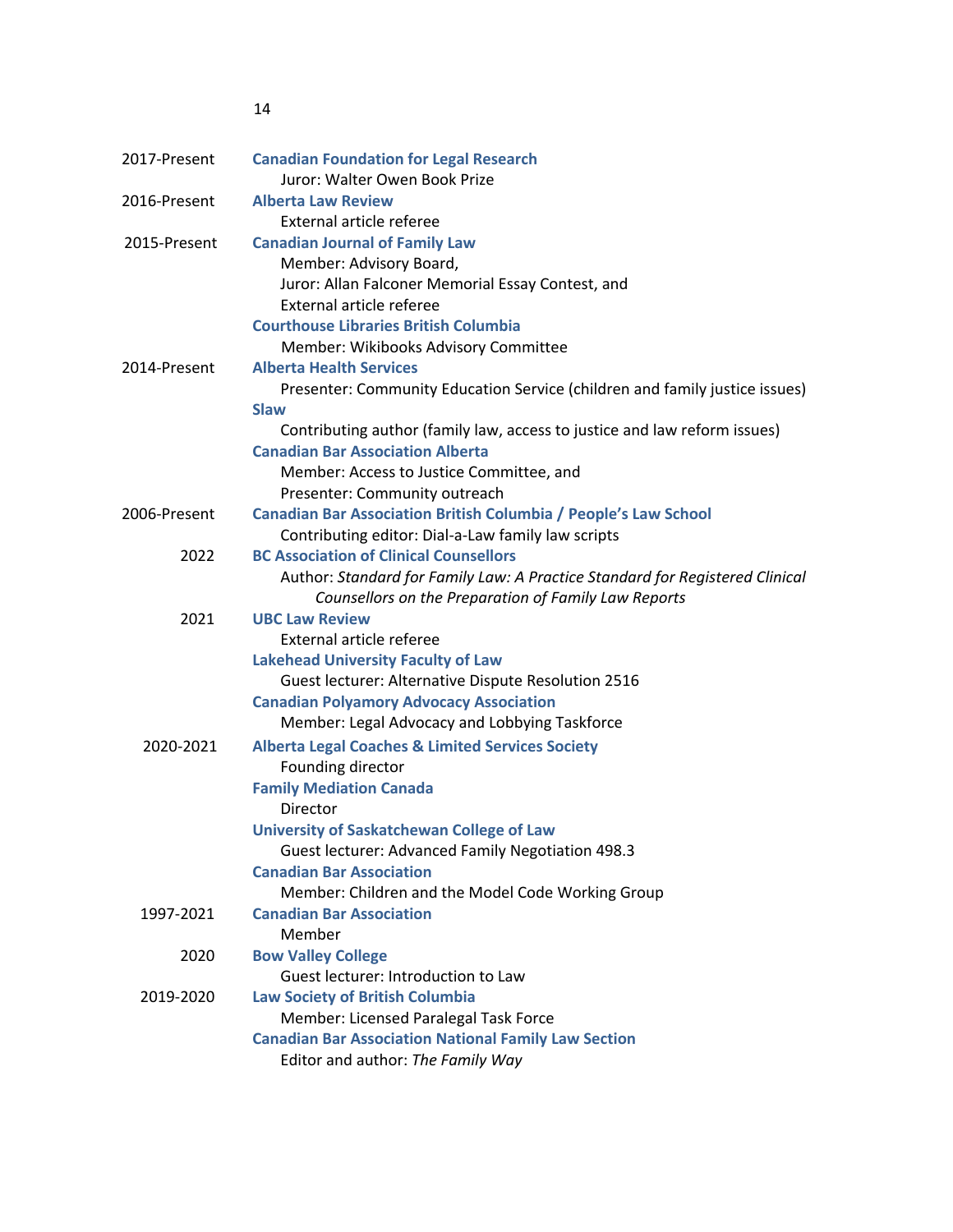|           | Ad Hoc Committee on Model Section 211 Report Orders<br>Member                                          |
|-----------|--------------------------------------------------------------------------------------------------------|
| 2018-2020 | <b>Department of Justice Canada</b>                                                                    |
|           | Member: Advisory Committee on Public and Professional Legal Education and<br>Information for Bill C-78 |
|           | <b>British Columbia Ministry of the Attorney General</b>                                               |
|           | Member: Arbitration Act Family Law Working Group                                                       |
|           | <b>Canadian Bar Association</b>                                                                        |
|           | Member: National Child and Youth Law Section Executive Committee                                       |
| 2017-2020 | <b>University of Calgary Faculty of Law</b>                                                            |
|           | Author: family law practice profile, University of Calgary Law Career Guide                            |
| 2014-2020 | <b>Centre for Public Legal Education Alberta</b>                                                       |
|           | Columnist: LawNow Magazine (family law issues)                                                         |
|           | <b>Quickscribe Services</b>                                                                            |
|           | Expert annotator (family law and arbitration legislation)                                              |
| 2019      | <b>British Columbia Provincial Court</b>                                                               |
|           | Editor and legal advisor: Family law new judges' boot camp educational<br>materials                    |
|           | The Hague Institute for Innovation of Law                                                              |
|           | Participant: World Justice Forum, evidence-based family justice reform                                 |
|           | <b>Access to Justice British Columbia</b>                                                              |
|           | <b>Member: Organizing Group</b>                                                                        |
|           | <b>University of Alberta Faculty of Law</b>                                                            |
|           | Guest lecturer: Jurisprudence 486                                                                      |
| 2018-2019 | <b>International Academy of Family Lawyers</b>                                                         |
|           | Member: LGBT Committee                                                                                 |
|           | <b>Courthouse Libraries BC</b>                                                                         |
|           | Consultant: Family Law Organizer web portal development                                                |
| 2017-2019 | <b>The Lawyer's Daily</b>                                                                              |
|           | Contributing author (family law, access to justice and law reform issues)                              |
| 2015-2019 | <b>International Society of Family Law</b>                                                             |
|           | Member                                                                                                 |
| 2010-2019 | <b>International Academy of Family Lawyers</b><br>Fellow                                               |
| 2018      | <b>Windsor Law Yearbook of Access to Justice</b>                                                       |
|           | <b>External article referee</b>                                                                        |
|           | <b>Law Society of British Columbia</b>                                                                 |
|           | Consultant: Alternate Legal Service Provider project                                                   |
|           | <b>University of Calgary Faculty of Law</b>                                                            |
|           | Guest lecturer: Negotiation 508 and Clinical Theory and Practice 686                                   |
|           | <b>Aspire Legal Access Initiative</b>                                                                  |
|           | Director                                                                                               |
| 2016-2018 | <b>Canadian Bar Association</b>                                                                        |
|           | Member: Children's Law Committee                                                                       |
|           |                                                                                                        |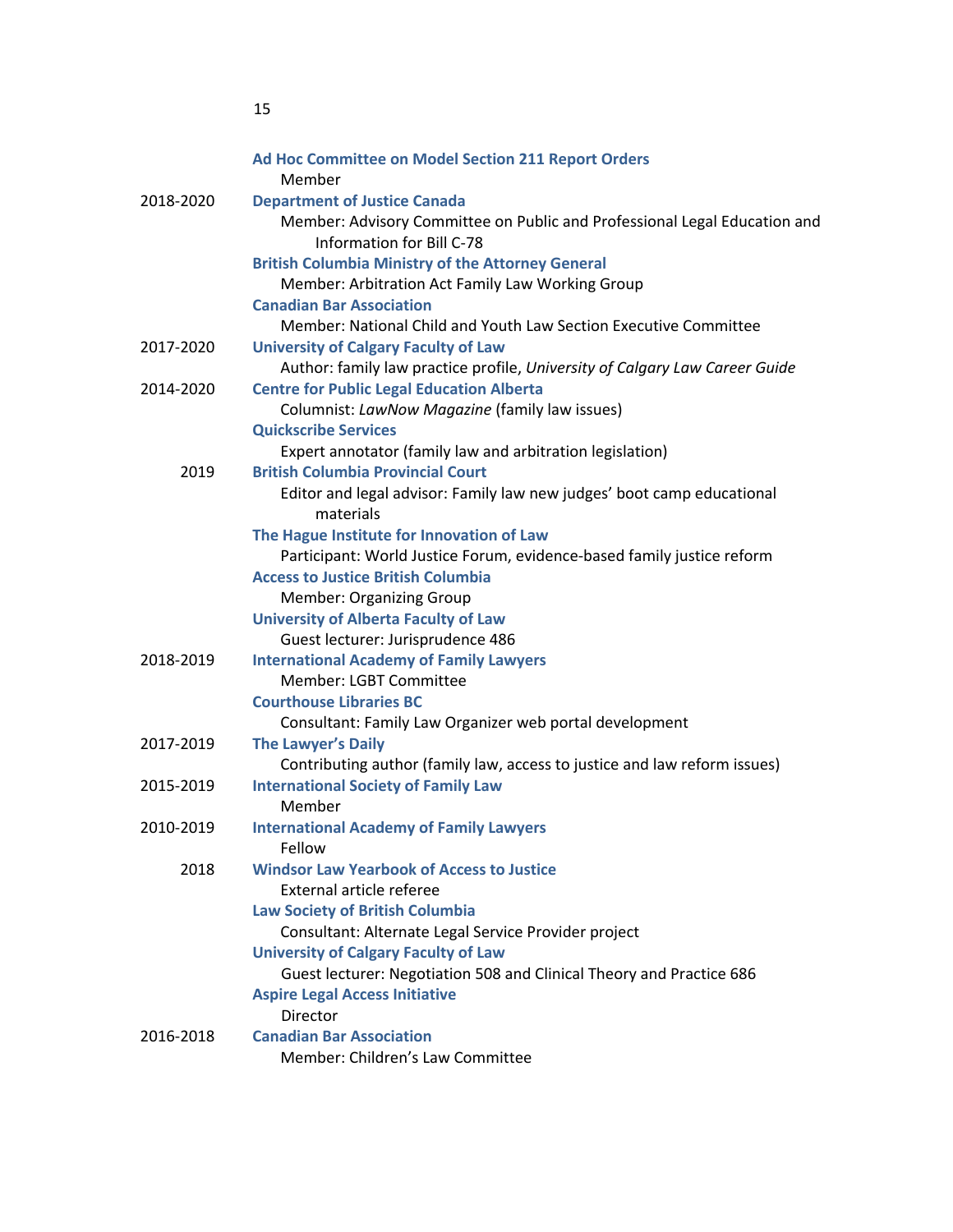| 2017      | <b>British Columbia Ministry of the Attorney General</b>                                  |
|-----------|-------------------------------------------------------------------------------------------|
|           | Consultant: Child Support Solution Explorer project                                       |
|           | <b>British Columbia Ministry of Jobs, Tourism and Skills Training</b>                     |
|           | Legal reviewer: "Newcomers' Guide to Resources and Services" booklet                      |
| 2015-2017 | <b>Association of Family and Conciliation Courts Alberta</b>                              |
|           | Director                                                                                  |
| 2014-2017 | <b>Alberta Legal Information Society</b>                                                  |
|           | Member: Advisory Board                                                                    |
| 2009-2017 | Canadian Bar Association British Columbia / Canadian Bar Association Alberta              |
|           | Volunteer: mentor program                                                                 |
| 2016      | <b>Department of Justice Canada</b>                                                       |
|           | Consultant: family law policy reform                                                      |
|           | <b>University of British Columbia Faculty of Law</b>                                      |
|           | Guest lecturer: Family Law 359                                                            |
| 2015-2016 | <b>British Columbia Ministry of the Attorney General</b>                                  |
|           | Member: Family Law Act Advisory Committee                                                 |
| 2015      | <b>Department of Justice Canada</b>                                                       |
|           | Member: Delphi Consultation Panel                                                         |
| 2012-2015 | <b>Courthouse Libraries British Columbia</b>                                              |
|           | Member: JP Boyd on Family Law Wikibook Advisory Committee                                 |
| 2014      | <b>University of Victoria Faculty of Law</b>                                              |
|           | Guest lecturer: Faculty of Law plenary seminar, Family Law 322 and Access to              |
|           | Justice 343                                                                               |
| 2013-2014 | <b>Family Law Arbitrators Group Society</b>                                               |
|           | Founding director                                                                         |
| 2013      | <b>British Columbia Council for Families</b>                                              |
|           | Author: "Family Law Basics for Parents and Parents-to-Be" fact sheet                      |
|           | <b>BC Association of Clinical Counsellors</b>                                             |
|           | Legal reviewer: Legal Commentary: The New Family Law Act, and                             |
|           | Legal reviewer: Clinical Counsellors' Expert Reports                                      |
|           | <b>Parent Support Services Society of British Columbia</b>                                |
|           | Legal reviewer and editor: "Grandparents Raising Grandchildren: A Legal Guide"<br>booklet |
| 2012-2013 | <b>People's Law School</b>                                                                |
|           | Director                                                                                  |
|           | <b>Justice Education Society / Immigrant Public Legal Education and Information</b>       |
|           | <b>Consortium</b>                                                                         |
|           | Legal reviewer and advisor: training course for immigrant settlement workers              |
| 2011-2013 | <b>Courthouse Libraries British Columbia</b>                                              |
|           | Contributing author: family law practice blog                                             |
|           | <b>British Columbia Provincial Court</b>                                                  |
|           | Member: Family Law Rules Committee                                                        |
| 2009-2013 | <b>West Coast LEAF</b>                                                                    |
|           | Member: Family Law Project Advisory Committee, and                                        |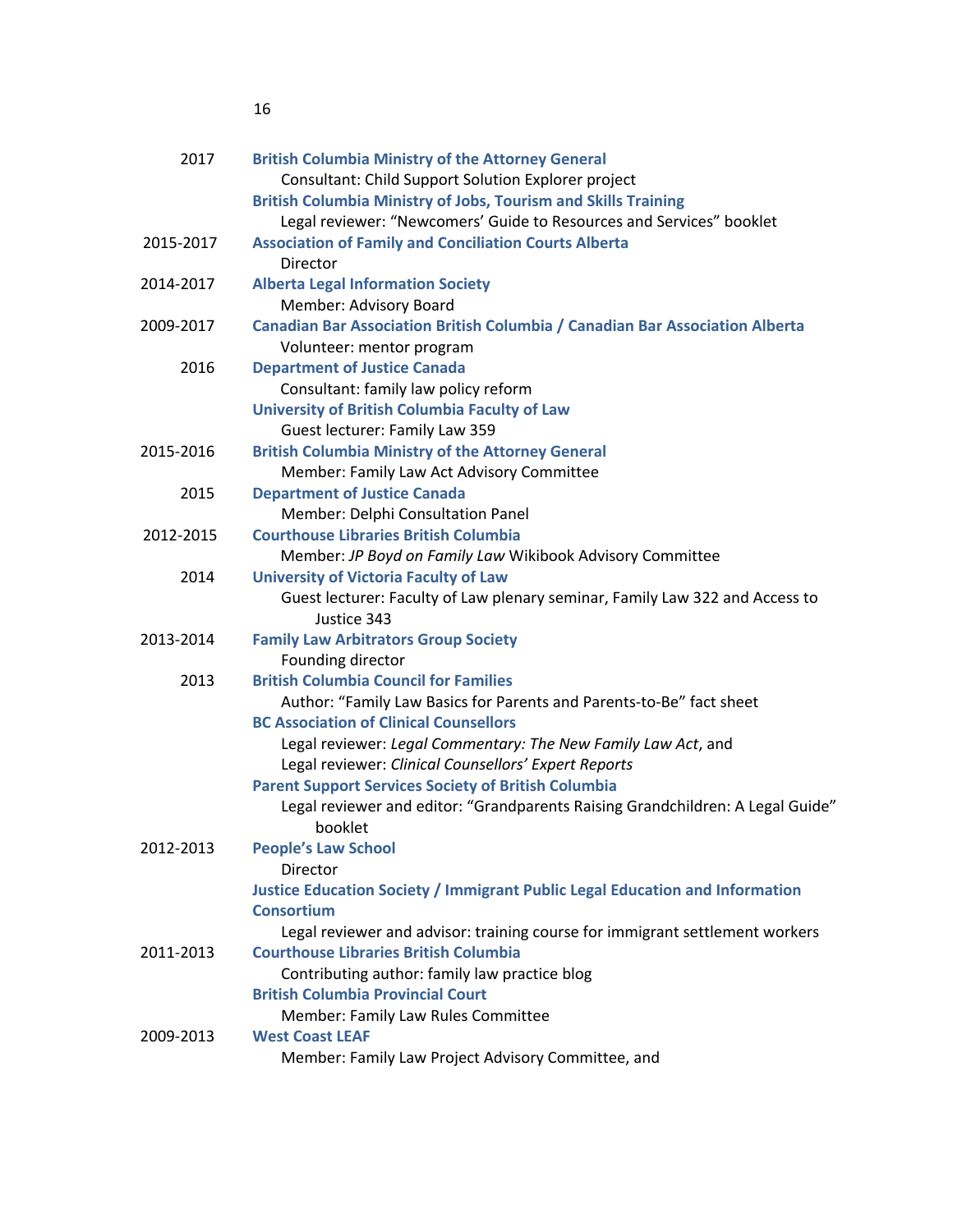|           | Referral lawyer: West Coast LEAF clients and staff                            |
|-----------|-------------------------------------------------------------------------------|
| 2008-2013 | <b>BC Family Law Resource: The Blog</b>                                       |
|           | Author, public legal information blog                                         |
| 2006-2013 | <b>British Columbia Parenting Coordinators Roster Society</b>                 |
|           | Founding director and liaison                                                 |
| 2005-2013 | <b>Law Society of British Columbia</b>                                        |
|           | Contributing editor and author: Professional Legal Training Course family law |
|           | course materials                                                              |
| 2003-2013 | <b>Battered Women's Support Services</b>                                      |
|           | Workshop presenter: various family law topics, and                            |
|           | Referral lawyer: BWSS clients and staff                                       |
|           | <b>Law Society of British Columbia</b>                                        |
|           | Guest instructor: Professional Legal Training Course                          |
| 2001-2013 | <b>BC Family Law Resource</b>                                                 |
|           | Author, public legal information website                                      |
| 2012      | <b>University of British Columbia Faculty of Law</b>                          |
|           | Panelist: "Family Law Act roundtable"                                         |
|           | <b>Law Society of British Columbia</b>                                        |
|           | Contributing editor: Online Learning Centre family law materials              |
|           | <b>Legal Services Society of British Columbia</b>                             |
|           | Legal reviewer: "Living Together, Living Apart" booklet, and                  |
|           | Author: "Guide to the New BC Family Law Act" booklet                          |
|           | <b>People's Law School</b>                                                    |
|           | Legal reviewer: "Child Protection in BC" booklet,                             |
|           | Author: "Child Support in BC: Information for Parents" booklet                |
| 2010-2012 | <b>British Columbia Ministry of the Attorney General</b>                      |
|           | Member: Family Law Act Advisory Committee                                     |
|           | <b>Canadian Bar Association British Columbia</b>                              |
|           | Member: Best Practice Guidelines for Family Law Lawyers Working Group, and    |
|           | Member: Court Rules Implementation Monitoring Initiative                      |
| 2009-2012 | <b>British Columbia Hear the Child Society</b>                                |
|           | Founding director and secretary                                               |
| 2005-2012 | <b>Continuing Legal Education Society British Columbia</b>                    |
|           | Member: BC Family Practice Manual Editorial Board                             |
| 2003-2012 | <b>Continuing Legal Education Society British Columbia</b>                    |
|           | Contributing editor and author: BC Family Practice Manual                     |
| 2002-2012 | <b>Salvation Army Pro Bono Program</b>                                        |
|           | Clinic lawyer,                                                                |
|           | Workshop presenter: various family law topics, and                            |
|           | Referral lawyer: Salvation Army clients and staff                             |
| 2011      | <b>Federation of Law Societies of Canada</b>                                  |
|           | Member: Competencies Development Task Force                                   |
| 2010      | <b>Canadian Bar Association British Columbia</b>                              |
|           | Member: White Paper Working Group                                             |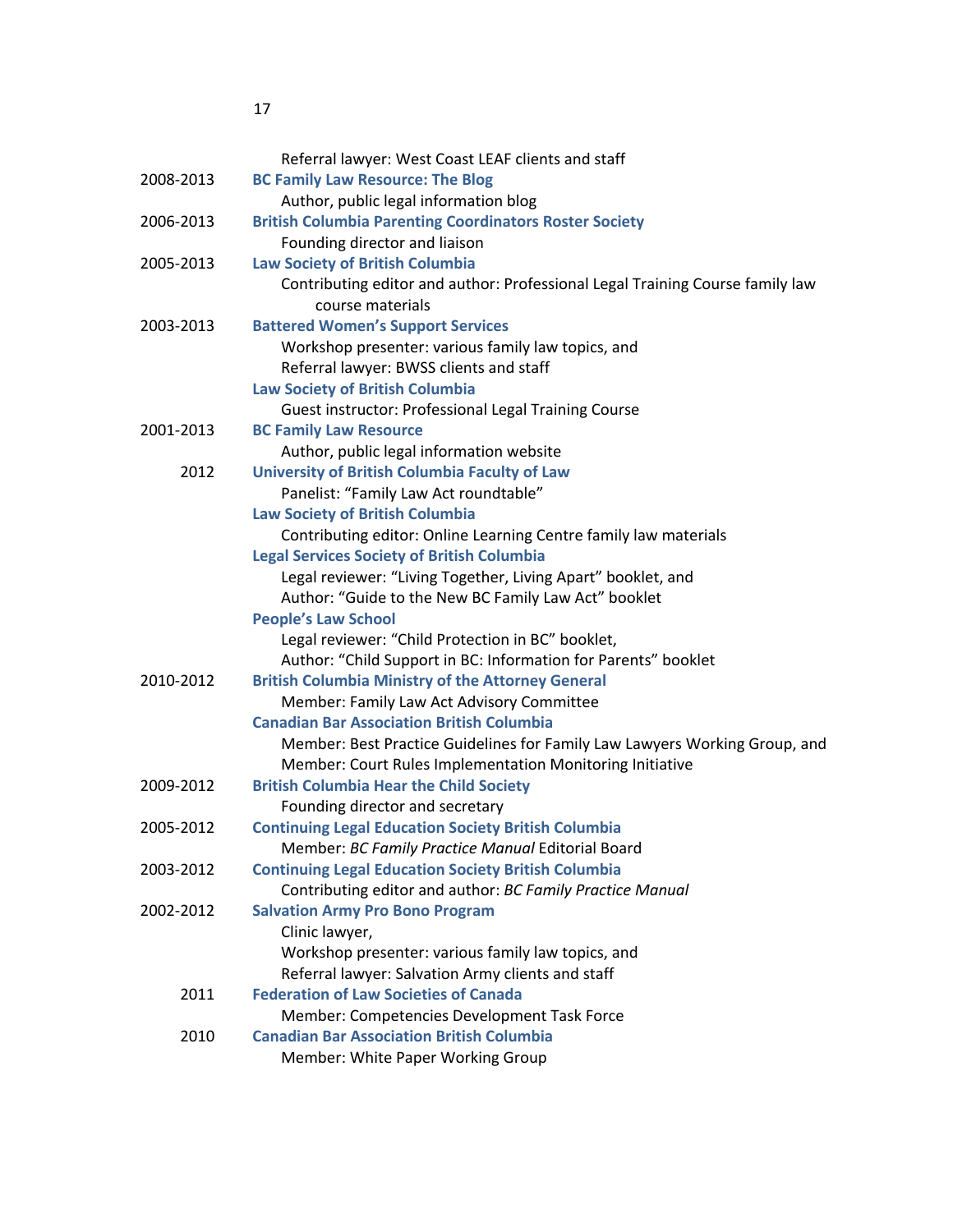|           | <b>University of British Columbia Faculty of Law</b>                      |
|-----------|---------------------------------------------------------------------------|
|           | Guest lecturer: Family Law 240                                            |
| 2009-2010 | <b>British Columbia Law Institute</b>                                     |
|           | Director (CBA British Columbia representative)                            |
| 2009      | University of British Columbia Pro Bono Students Canada                   |
|           | Supervising lawyer                                                        |
| 2006-2009 | <b>British Columbia Ministry of the Attorney General</b>                  |
|           | Member: Family Relations Act Review Advisory Committee                    |
|           | <b>Canadian Bar Association British Columbia</b>                          |
|           | Member and legislative liaison: Vancouver Family Law Subsection Executive |
|           | Committee                                                                 |
|           | <b>Salvation Army Pro Bono Program</b>                                    |
|           | Member: Community Council (CBA British Columbia representative)           |
| 2005-2009 | <b>Pro Bono Law British Columbia</b>                                      |
|           | Program director: Family Law Roster Program                               |
| 2007-2008 | <b>Canadian Bar Association British Columbia</b>                          |
|           | Member: Family Relations Act Review Working Group                         |
|           | <b>University of British Columbia Faculty of Law</b>                      |
|           | Guest lecturer: First Nations Legal Clinic, and                           |
|           | Referral lawyer: First Nations Legal Clinic students                      |
| 2004-2008 | <b>Canadian Bar Association British Columbia</b>                          |
|           | Member: Legislation and Law Reform Committee                              |
| 2004-2006 | <b>Canadian Bar Association British Columbia</b>                          |
|           | Member and secretary: Vancouver Family Law Subsection Executive Committee |
| 2004-2005 | <b>Canadian Bar Association</b>                                           |
|           | Member: National Young Lawyers' Conference Executive Committee            |
| 2002-2005 | University of British Columbia Law Students' Legal Advice Program         |
|           | Resource lawyer: LSLAP Manual family law chapters                         |
| 2000-2005 | University of British Columbia Law Students' Legal Advice Program         |
|           | Clinic supervising lawyer                                                 |
| 2004      | <b>Continuing Legal Education Society British Columbia</b>                |
|           | Contributing editor: website public legal education materials, family law |
| 2002      | <b>Canadian Bar Association British Columbia</b>                          |
|           | Contributing editor: Dial-a-Law family law scripts                        |

# **BOOKS, CHAPTERS, ARTICLES & PAPERS**

2022

# **Comments on parenting coordination**

18

LESA, "Managing conflict: Lessons from parenting coordination"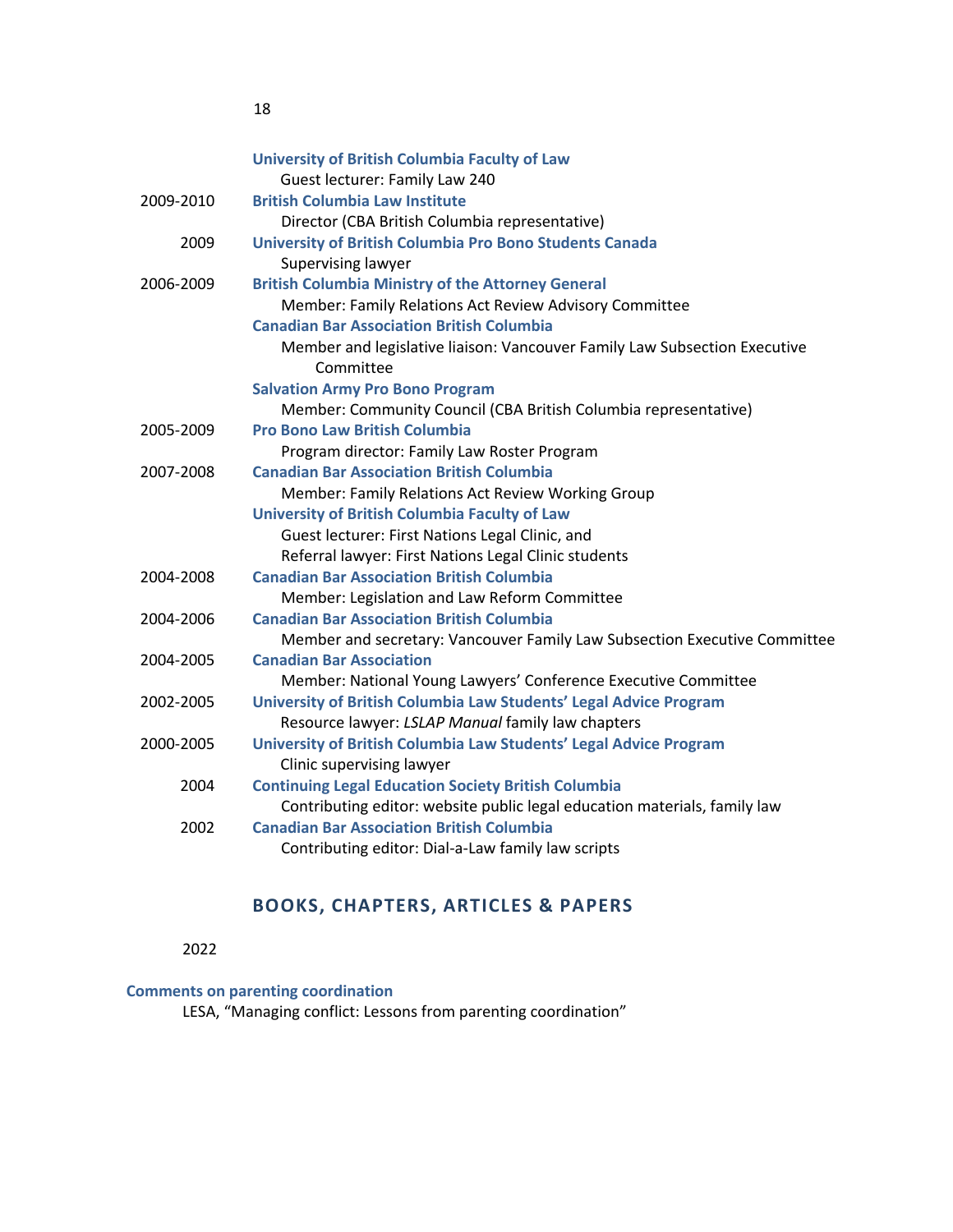*Standard for Family Law: A Practice Standard for Registered Clinical Counsellors on the Preparation of Family Law Reports*

BC Association of Clinical Counsellors

## 2021

| "Family law in Canada" and "The law on parenting after separation and child protection", in<br>Protecting Children: Theoretical and Practical Aspects<br>Canadian Scholars Press, ISBN 978-1-773382-55-5<br>Polyamorous relationships: Practicing on the frontiers of family law in Canada<br>International Family Law Journal (2021(2) IFL 85 and 2021(3) IFL 148)<br>Dispute resolution and multi-adult families: Insights and observations from Canadian research<br>The Collaborative Review (20:1 Collaborative Review 25)<br>John-Paul Boyd: Selected Slaw columns from 2014 to 2020<br>Canadian Legal Information Institute (2019 CanLIIDocs 3725)<br>We're not going back to business as usual: The coronavirus and perceptions of dispute resolution<br>processes in Alberta<br><b>CBA National Magazine</b><br>Arbitration and the death of the common law,<br><b>Expedited decision-making in parenting coordination,</b><br>Enforcing agreements and determinations in parenting coordination, and<br>Using codes of conduct in parenting coordination<br>Slaw<br>How family law arbitrators make decisions and how to help them make the decision you want<br>John-Paul Boyd Arbitration Chambers |
|----------------------------------------------------------------------------------------------------------------------------------------------------------------------------------------------------------------------------------------------------------------------------------------------------------------------------------------------------------------------------------------------------------------------------------------------------------------------------------------------------------------------------------------------------------------------------------------------------------------------------------------------------------------------------------------------------------------------------------------------------------------------------------------------------------------------------------------------------------------------------------------------------------------------------------------------------------------------------------------------------------------------------------------------------------------------------------------------------------------------------------------------------------------------------------------------------------------|
| 2020                                                                                                                                                                                                                                                                                                                                                                                                                                                                                                                                                                                                                                                                                                                                                                                                                                                                                                                                                                                                                                                                                                                                                                                                           |
| Economic and other issues of spouses separating later in life in Canada<br>Journal of International Aging, Law and Policy (11 J Intl Aging Law & Policy 27)<br>The coronavirus and perceptions of alternative dispute resolution in Alberta<br>CBA Alberta, Law Matters<br>The expanding meaning of "other cause": Support entitlement beyond the age of majority<br>Slaw; CBA National Family Law Section, The Family Way<br>The end is not yet nigh: Remote dispute resolution in the age of COVID-19<br>Slaw; Thomson Reuters, Money & Family Law (35:4 Money & Family Law 28)<br>Bridging the gap: Providing children with limited standing in family law proceedings, and<br>Developing a model parenting assessment order in British Columbia<br>Slaw<br>D.B.S. v S.R.G.: Retroactive child support claims,<br>The critical role of public legal education in societies governed by the rule of law, and<br>You have choices! Resolving family law problems out of court<br>LawNow Magazine<br>Family law cases addressing the COVID-19 pandemic,                                                                                                                                                        |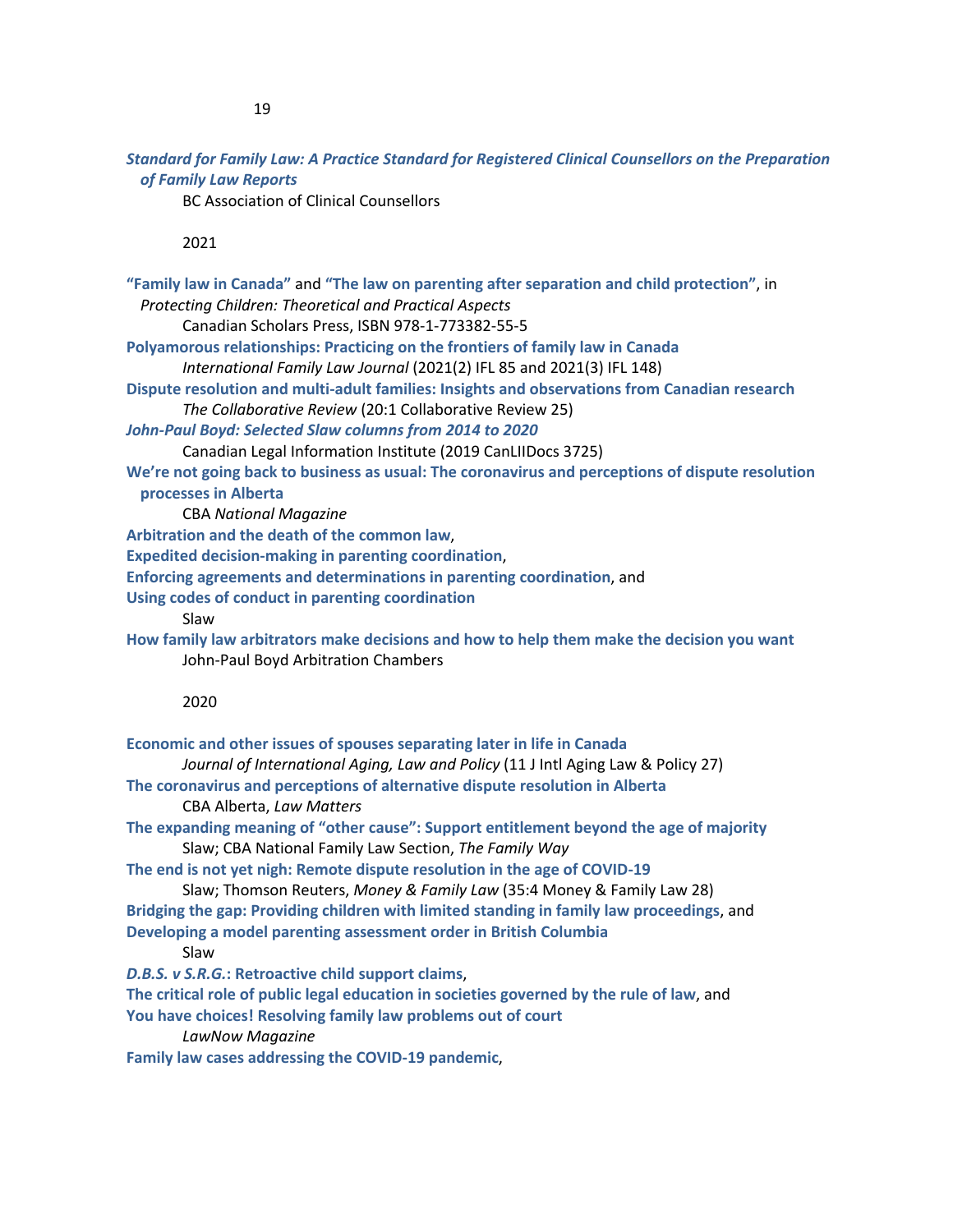**The new Divorce Act**, and **A brief overview of Bill 7, the Arbitration Act** John-Paul Boyd Arbitration Chambers 2019 JP Boyd on Family Law, 3<sup>rd</sup> ed. Courthouse Libraries BC, ISBN 978-0-921864-49-3; Canadian Legal Information Institute (2019 CanLIIDocs 3727) **"Polyamorous and non-dyadic relationships"**, in *LGBTQ2+ Law: Practice Issues and Analysis* Emond Publishing, ISBN 978-1-77255-432-8 **In Memoriam: The Canadian Research Institute for Law and the Family, 1987 - 2018** *Canadian Journal of Family Law* (32:1 Can J Fam L 221) **Important changes to Canada's divorce legislation** International Society of Family Law, Summer/Fall 2019 Newsletter **The legal uncertainty of unmarried relationships** Thomson Reuters, *Money & Family Law* (34:6 Money & Family Law 46) **Thoughts on the arbitration of family law disputes** Manitoba Bar Association **Family justice in Canada is at a breaking point** CBA *National Magazine* **Family Law Organizer creates new community for professionals in British Columbia**, **Thoughts on the drawing of children's affidavits**, and **Interviewing children in family law disputes: A methodology for non-evaluative views of the child reports** CBA National Family Law Section, *The Family Way* **Time to mobilize family law litigants** *The Lawyer's Daily* **The meaning of justice in family law disputes**, **Parenting coordination unboxed and repurposed**, **A better alternative to family law rules of arbitration**, **"Family justice in Canada is at a breaking point" redux**, **The need for a code of conduct for family law disputes: Part 2**, **The conundrum of the difficult client**, and **The problem of supporting family law research: Creating a national research fund** Slaw **Resolving family law disputes: Arbitration**, **Resolving family law disputes: Parenting coordination**, and **Important changes to the law are coming: Mark your calendar!** *LawNow Magazine* **A brief overview of Bill 23, the Family Statutes Amendment Act, 2018**, and **Handy tricks and tips for family law arbitrators** John-Paul Boyd Arbitration Chambers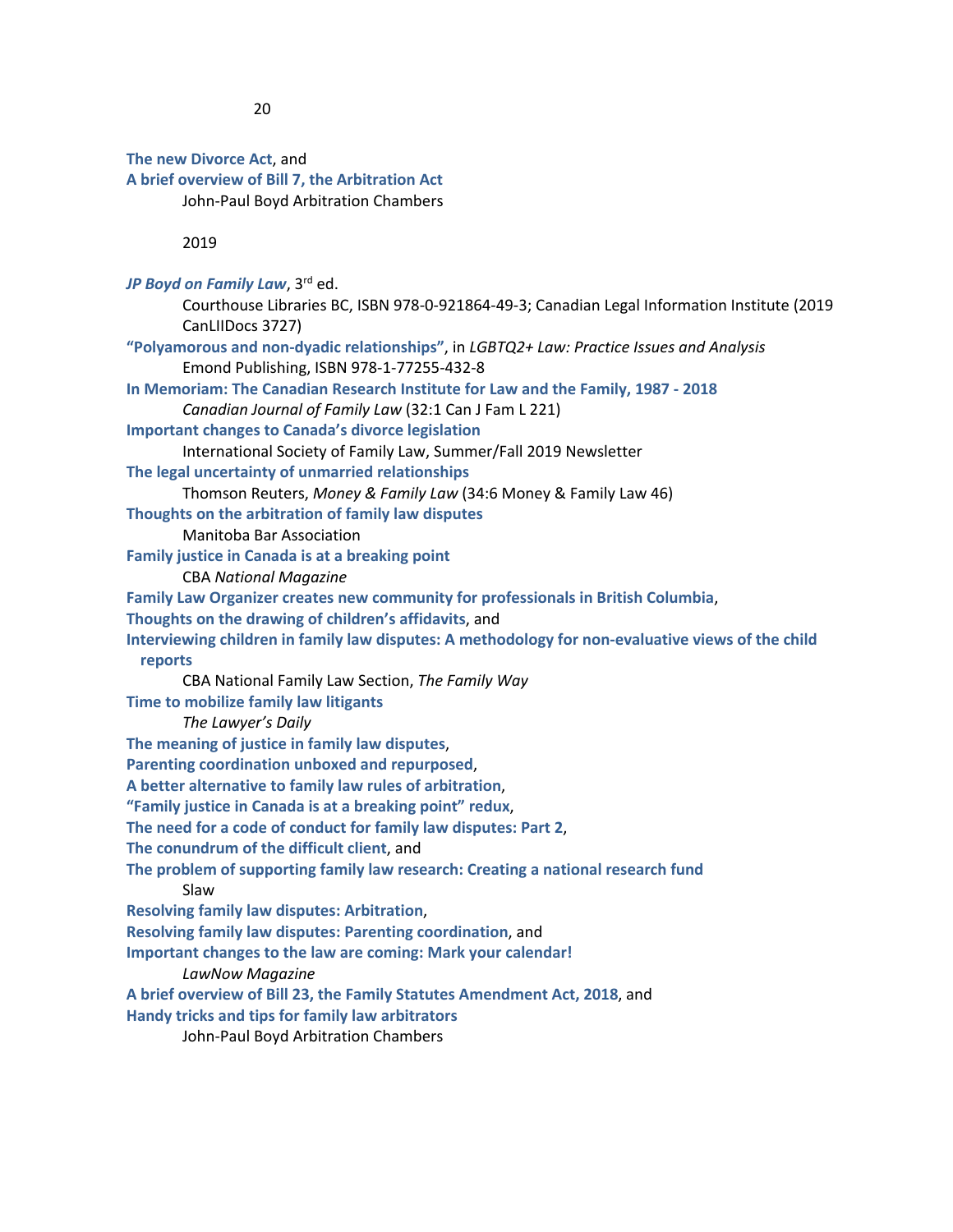| A brief overview of Bill C-78, an act to amend the Divorce Act and related legislation                                               |
|--------------------------------------------------------------------------------------------------------------------------------------|
| FLSC, National Family Law Program                                                                                                    |
| What would I choose? Canadian lawyers' views on dispute resolution practice                                                          |
| The Collaborative Review (17:1 Collaborative Review 6)                                                                               |
| Perceptions of polyamory in Canada,                                                                                                  |
| Record of proceedings: Symposium on Children's Participation in Justice Processes, and                                               |
| Client and lawyer satisfaction with unbundled legal services: Conclusions from the Alberta Limited                                   |
| <b>Legal Services Project</b>                                                                                                        |
| Canadian Research Institute for Law and the Family                                                                                   |
| The voice of the child in justice processes: New research,                                                                           |
| Mapping the demographics of polyamory,                                                                                               |
| At divorce and separation, the children want to be heard,                                                                            |
| Canadian Research Institute for Law and the Family closing down over funding,                                                        |
| Ambiguity in Bill C-78 signals child-centred focus,                                                                                  |
| Think outside the box: Arbitrating family law disputes,                                                                              |
| It's time to put the we in weed: Family law and legalized cannabis, and                                                              |
| Property rights and married versus unmarried relationships                                                                           |
| The Lawyer's Daily                                                                                                                   |
| Outcomes from the Calgary Symposium on Children's Participation in Justice Processes,                                                |
| An administrative model of family law dispute resolution,                                                                            |
| Reappraising the use of arbitration in family law disputes,                                                                          |
| Recent publications of the Canadian Research Institute for Law and the Family,                                                       |
| The rights and responsibilities of self-represented parties in arbitration,                                                          |
| The gloomy future of access to family justice in British Columbia: Outcomes of the Law Society's<br>2018 Annual General Meeting, and |
| Designing rules of procedure for the arbitration of family law disputes<br>Slaw                                                      |
| Resolving family law disputes: Alternatives to court,                                                                                |
| Finding the best ways forward: Report on the Symposium on Children's Participation in Justice<br>processes, and                      |
| <b>Domestic violence and family law disputes</b>                                                                                     |
| LawNow Magazine                                                                                                                      |
| 2017                                                                                                                                 |
| JP Boyd on Family Law, 2 <sup>nd</sup> ed.                                                                                           |
|                                                                                                                                      |

Courthouse Libraries BC, ISBN 978-0-921864-48-6 **The arbitration of family law disputes in British Columbia**

*Canadian Family Law Quarterly* (36:2 Can Fam L Q 139)

**A study on income disclosure obligations for family support purposes** (with Joanne Paetsch, Lorne Bertrand, Zoe Suche and Nicholas Bala)

Department of Justice Canada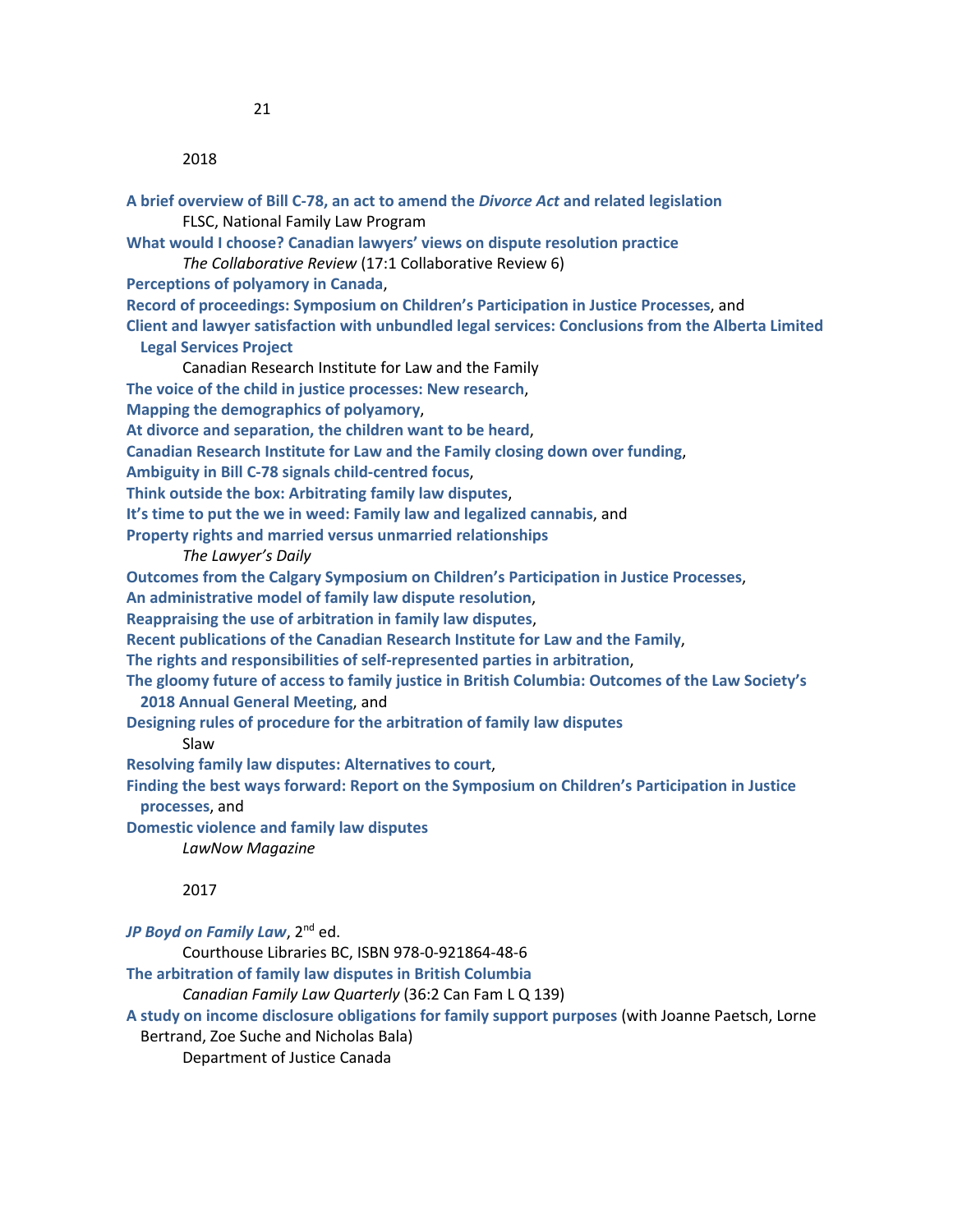| Polyamory in Canada: Research on an emerging family structure                                       |
|-----------------------------------------------------------------------------------------------------|
| Vanier Institute of the Family, Transition Magazine                                                 |
| Polyamorous relationships and family law in Canada                                                  |
| Canadian Research Institute for Law and the Family; FLSC, National Family Law Program; Law          |
| Society of Upper Canada, Family Law Summit; LESA, "Beyond blended families"                         |
| <b>Successfully parenting apart: A toolkit</b>                                                      |
| <b>CBA National Family Law Section</b>                                                              |
| Essays on justice, conflict and the practice of family law                                          |
| Simcoe County Law Association; Sudbury District Law Association                                     |
| Is it time to get the feds out of the corollary relief business?,                                   |
| Alberta research project aims to study impact of unbundled legal services,                          |
| Coming clean about non-disclosure,                                                                  |
| Convention on the Rights of the Child: Are we meeting our obligations?,                             |
| Alberta report snapshot of nature and scale of family disputes,                                     |
| Canadian research institute studying costs of resolving family law disputes,                        |
| Polyamorous relationships might be the next frontier for family lawyers,                            |
| A snapshot of contemporary family law practice in Canada,                                           |
| Study explores views of judges, lawyers on family law issues, and                                   |
| Challenges of parenting after separation made easier with Toolkit                                   |
| The Lawyer's Daily                                                                                  |
| New project improves access to justice, affordability of lawyers in Alberta,                        |
| Obtaining evidence in high conflict parenting disputes: Views of the child reports and parenting    |
| assessments,                                                                                        |
| Obtaining evidence in high conflict parenting disputes: Parenting coordination,                     |
| Symposium on children's participation in justice processes coming to Calgary,                       |
| Conflict between parents: The effect of conflict on children, and                                   |
| <b>Conflict between parents: Strategies to reduce conflict</b>                                      |
| LawNow Magazine                                                                                     |
| <b>Introducing the Alberta Limited Legal Services Project,</b>                                      |
| Burning down (or perhaps just lightly scorching) the house, and                                     |
| New report: Parenting assessments and their use in Alberta, Ontario and British Columbia            |
| Slaw                                                                                                |
| <b>Resolving problems out of court</b>                                                              |
| Divorce Magazine Canada                                                                             |
| 2016                                                                                                |
| Dividing property and allocating debt under British Columbia's Family Law Act: The case law to date |
| NJI, British Columbia Supreme Court Spring Education Seminar 2016                                   |
| The role of the bench in encouraging civility among the bar                                         |

NJI, "Family law seminar: Children"

**Economic and other issues of spouses separating later in life in Canada**

FLSC, National Family Law Program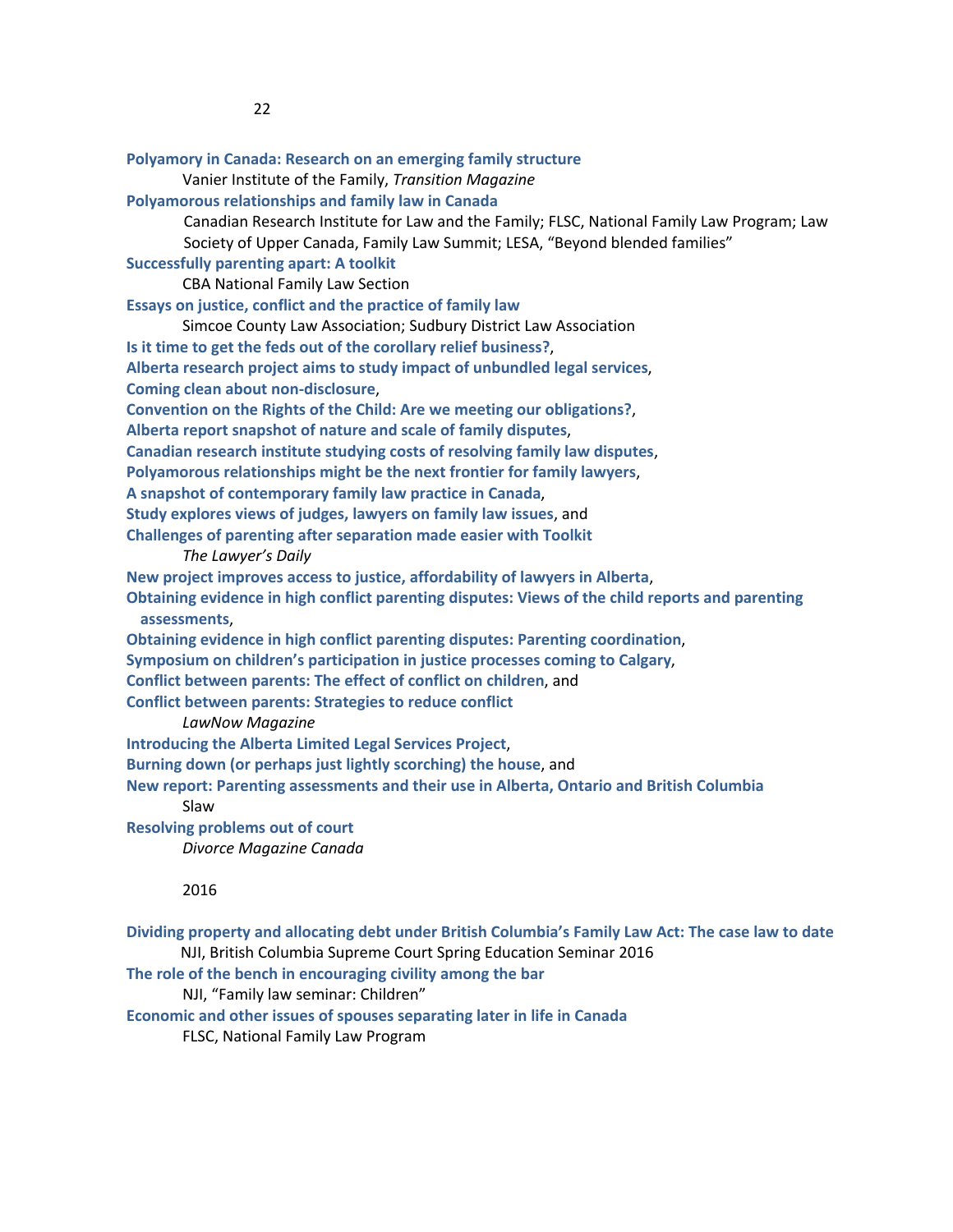**The Canadian experience with views of the child reports: A valuable addition to the toolbox?** (with Rachel Birnbaum and Nicholas Bala)

*International Journal of Law, Policy and the Family* (30:2 Int J Law Policy Family 1) **Comparing the views of judges and lawyers practicing in Alberta and in the rest of Canada on selected issues in family law: Parenting, self-represented litigants and mediation** (with Lorne Bertrand)

Canadian Research Institute for Law and the Family

**A miscellany of recent, frequently cited appellate child support decisions**

LESA, "Family Law 25"

**The legal challenges of polyamorous relationships** 

*The Lawyers Weekly*

**The vicious spiral of self-representation in family law cases**,

**The need for a Code of Conduct for family law disputes**,

**Learnings from the demographic data on litigants without counsel**,

**Mediation works: Should mandatory mediation be expanded?**,

**The rise of the polyamorous family: New research has implications for family law in Canada**,

**Early neutral evaluation programs in family law disputes**, and

**Promoting parenting assessments by discouraging complaints**

Slaw

**Dealing with pets after separation**

*LawNow Magazine*

2015

- **The boomers are coming: Economic and other issues of older individuals** (with Anna Laing) NJI, "Family law seminar: Financial and property issues"; CLEBC, "Canadian elder law conference"
- **It's not just them: The social and economic consequences of family conflict**, and

**We versus me: Normative legislation, individual exceptionalism and access to family justice** NJI, Alberta Court of Queen's Bench Fall Education Seminar 2015

**A plain-language synonymy of common legal words and phrases**

NJI, *Bench Book for Sitting Judges: Self-Represented Litigants and Self-Represented Accused* **Canadian Bar Association Legal Health Check user survey results** (with Alysia Wright)

Canadian Research Institute for Law and the Family

**Alienated children in family law disputes in British Columbia**

CLEBC, Biennial Family Law Conference 2015; NJI, Alberta Court of Queen's Bench Education Seminar 2018

**Remarks on correspondence, collegiality and courtesy** (with Jim Schuman QC and Jesse Desilets) CLEBC, "Family law drafting boot camp"

**Easter eggs and bad eggs: Surprises in the drafting and subsequent interpretation of the Family Law Act**, and

**The essential Family Law Act: Cases every family law lawyer should know**

TLABC, "Family law: Practice and procedure 2015"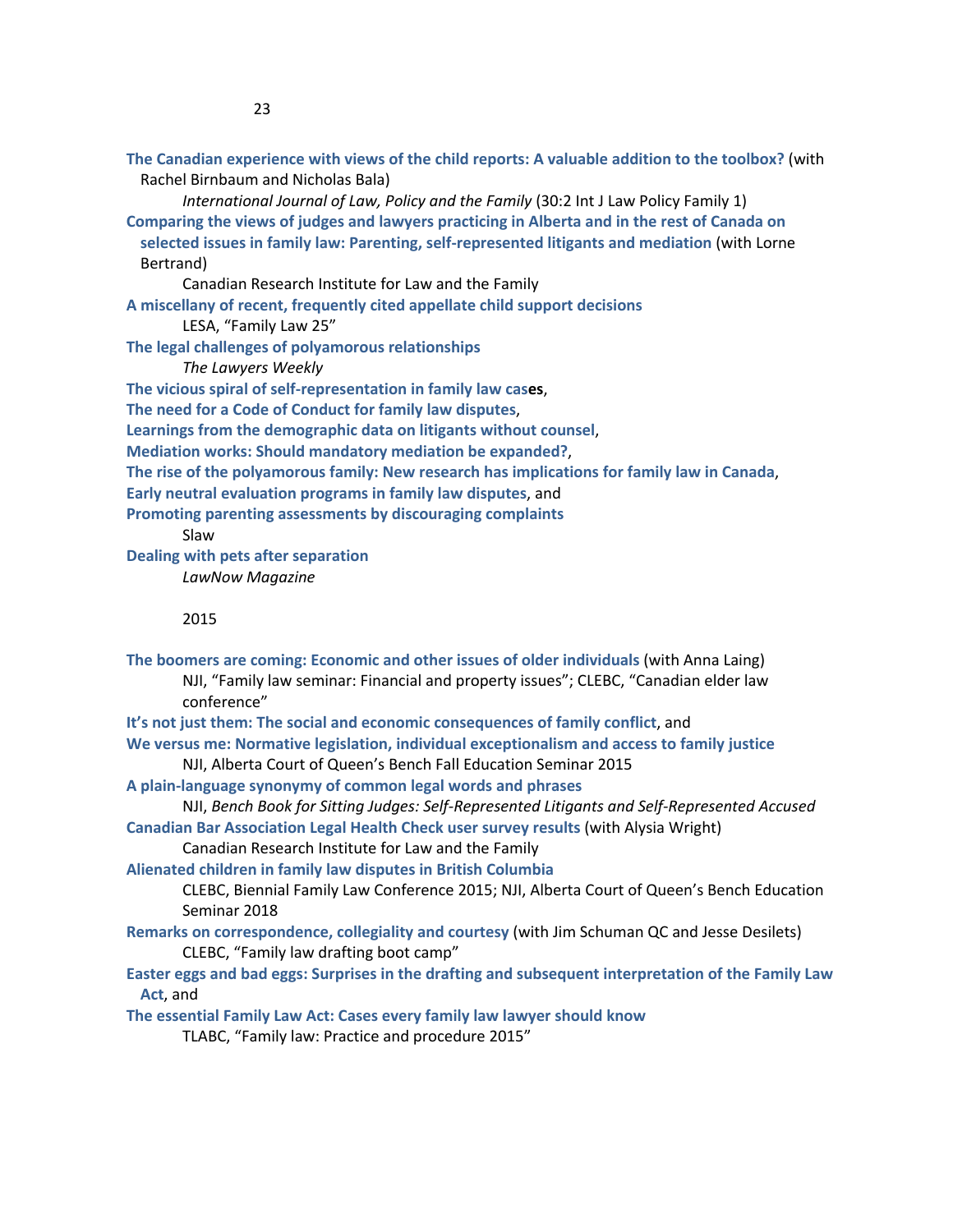**Views of the child reports: An important tool for mediation** (with Rachel Birnbaum and Nicholas Bala) Academy of Professional Family Mediators, *The Professional Family Mediator*

**Collaborative settlement: Resolving disputes after separation or divorce**

Vanier Institute of the Family, *Transition Magazine*

**Alienating words: Sometimes there's no perfect remedy for an isolated parent**, and

**Social worker says no to home alone: BC case shows importance of presentation hearings in child protection process** 

*The Lawyers Weekly*

**We versus me: Normative legislation, individual exceptionalism and access to family justice**, **Legislative intelligibility and the rule of law**,

**Access to justice and drafting family law legislation as a complete code**,

**It's not just them: The social and economic consequences of family conflict**,

**A few thoughts for family law litigants, part one: Why it pays to let bygones be bygones**,

**A few thoughts for family law litigants, part two: Comments from the bench and others from me**,

**Therapeutic interventions and the alienated child: Whose interests are we serving, and how are we serving them?**,

**The rights and responsibilities of self-represented litigants**,

**Have we been mishandling our alienation cases? Let's try a different approach**, and

**Self-represented litigants' response to "the rights and responsibilities of self-represented litigants"** Slaw

**When children refuse to visit: Alienation and estrangement in family law disputes** *LawNow Magazine*

#### 2014

**Recent innovations in family justice processes in British Columbia**

NJI, "Family law seminar: Evidence and procedure"

*Nova Scotia High Conflict Family Law Resource Book* (with Christine Carter)

Department of Justice Nova Scotia

**Reconstructing domestic relations: Improvements and innovations in British Columbia's new Family Law Act**

*Canadian Family Law Quarterly* (33:3 Can Fam L Q 353)

**Self-represented litigants in family law disputes: Views of the judges of the Alberta Court of Queen's Bench** (with Lorne Bertrand and Joanne Paetsch), and

**Self-represented litigants in family law disputes: Contrasting the views of Alberta family law lawyers and judges of the Alberta Court of Queen's Bench** (with Lorne Bertrand)

Canadian Research Institute for Law and the Family

**Collaborative settlement processes in British Columbia under the Family Law Act**

CLEBC, "FLA: Guardianship and Parenting: One Year Later"

**Shared parenting is the new norm: Legal professionals agree on the need for reform** (with Rachel Birnbaum, Nicholas Bala and Lorne Bertrand), and

**(Re)Introducing the Canadian Research Institute for Law and the Family**

CBA National Family Law Section, *The Family Way*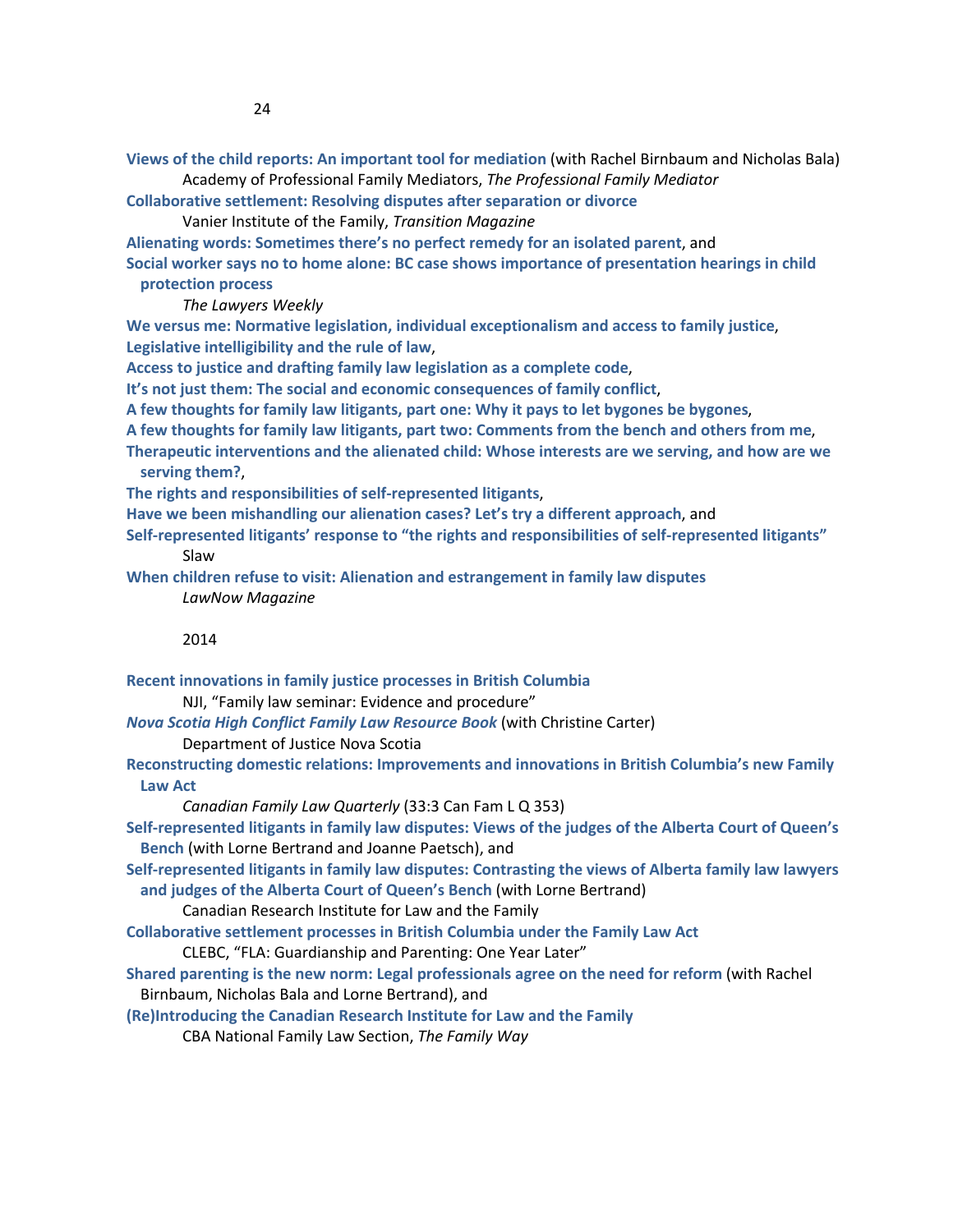**Shared parenting and mediation: Lawyers and judges support reforms** (with Rachel Birnbaum,

Nicholas Bala and Lorne Bertrand)

Academy of Professional Family Mediators, *The Professional Family Mediator*

**A culture of legal literacy**

Canadian Forum on Civil Justice; Slaw

**The case against having default shared custody**,

**Going it alone: Survey paints troubled picture of litigants who represent themselves** (with Nicholas Bala), and

**Helping those who represent themselves**

*The Lawyers Weekly*

**Deferred discomfort and the problem of justice reform**

Slaw

**A brief primer on child support**,

**What, why and where: Untangling jurisdiction in family law**, and

**The Unified Family Court: A road-tested strategy for Alberta**

*LawNow Magazine*

**Why there is no place for presumptions of shared parenting in family law** Wolters Kluwer CCH, *Canadian Family Law Matters*

### 2013

*JP Boyd on Family Law,* 1<sup>st</sup> ed. Courthouse Libraries BC, ISBN 978-0-921864-44-8 **Support orders under the Family Law Act**, and **Non-judicial dispute resolution under the Family Law Act** NJI, "Practical applications of the BC Family Law Act"; British Columbia Supreme Court **28 days later: What to expect when the Family Law Act comes into force**, and **The law simply stated** NJI, "Essentials of the new BC Family Law Act" **Enforcing orders for access: The views of the family bar** *Canadian Family Law Quarterly* (32:2 Can Fam L Q 117); NJI, "Family law seminar: Children"; CBA National Family Law Section, *The Family Way* **Grandparents' rights and responsibilities under the Family Law Act** CLEBC, "The interplay between aging, death and divorce" **Preparing affidavits** LSS, 2013 Advocates Training Conference **Family law basics for parents and parents-to-be** British Columbia Council for Families *Child Support in BC* People's Law School **Does the new Family Law Act make my life partner my business partner?** *BCBusiness*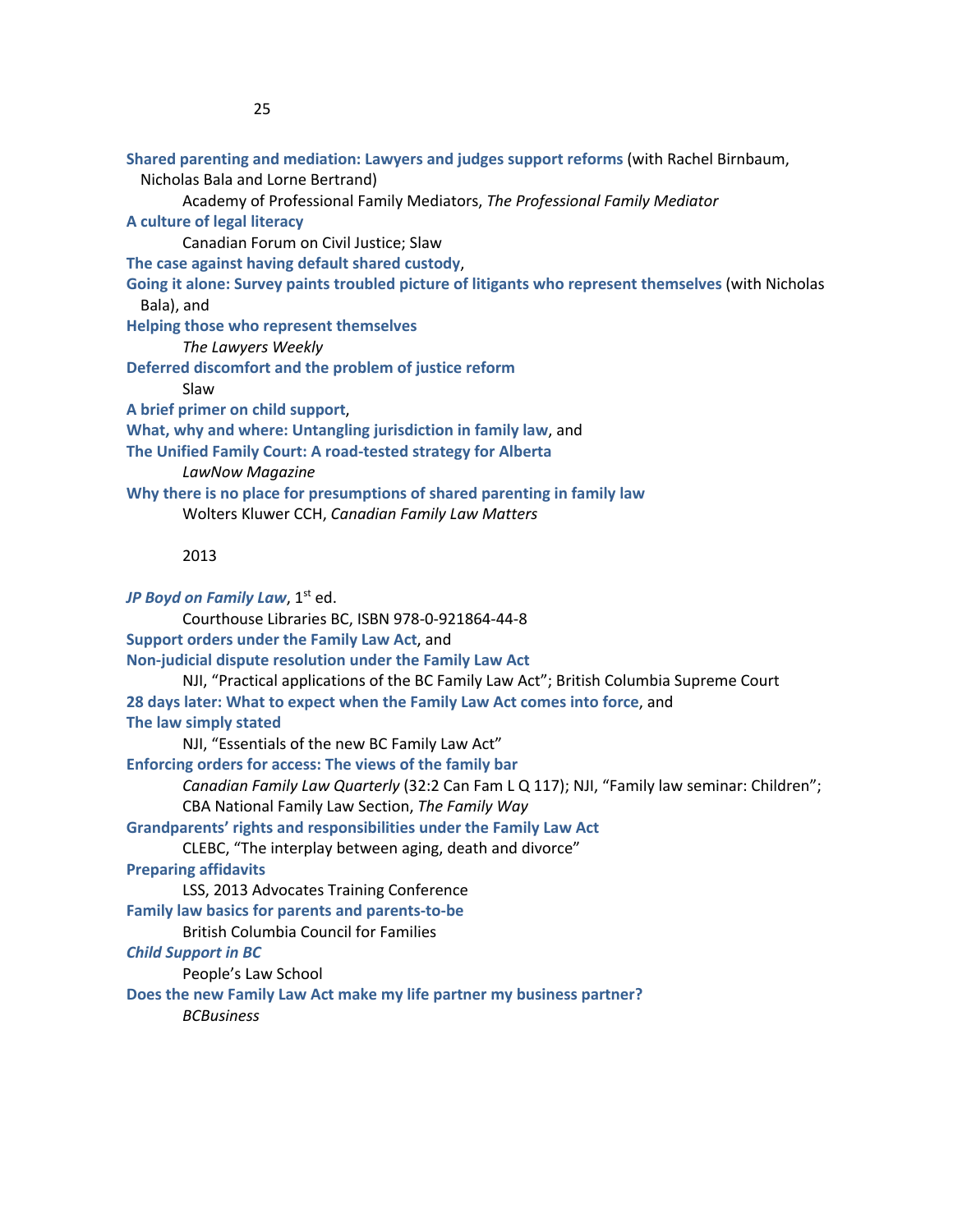| A regime of peaceful co-existence: Disentangling custody and guardianship under the Divorce Act<br>and the Family Law Act |
|---------------------------------------------------------------------------------------------------------------------------|
| NJI, British Columbia Courts Education Seminar; The Advocate (71:1 Advocate 55 and 71:3                                   |
| Advocate 359)                                                                                                             |
| <b>Federal benefits: The alphabet soup explained</b>                                                                      |
| NJI, "Family law seminar: Financial and property issues"                                                                  |
| Judicial assistance to the self-represented at trial                                                                      |
| NJI, "Judicial assistance to self-represented parties in family law"                                                      |
| A User's Guide to the Family Law Act: A Bench Book                                                                        |
| British Columbia Provincial Court; National Judicial Institute                                                            |
| A most certain uncertainty: Retroactive support after D.B.S.                                                              |
| FLSC, National Family Law Program; Family Law Advocates Group                                                             |
| Thoughts on the drawing of children's affidavits                                                                          |
| CBA National Family Law Section, The Family Way; TLABC, "Get your act together"                                           |
| An introduction to the Family Law Act                                                                                     |
| CBA BC Vancouver Family Law Subsection                                                                                    |
| An introduction to parenting coordination in British Columbia                                                             |
| JIBC; CBA Alberta                                                                                                         |
| Guide to the New BC Family Law Act (with Nate Prosser and editor Winnifred Assmann)                                       |
| <b>LSS</b>                                                                                                                |
| Burn your thesaurus: Drafting plain language agreements,                                                                  |
| Drafting effective affidavits, and                                                                                        |
| Remarks on correspondence, collegiality and courtesy (with Jim Schuman, QC)                                               |
| CLEBC, "Family law drafting boot camp"                                                                                    |
| Guardianship, parenting arrangements and contact under the Family Law Act                                                 |
| TLABC, "Get your act together"                                                                                            |
| Extraprovincial property and the jurisdictional rules of the Family Law Act                                               |
| PB&LI, "The new Family Law Act: Preparing for legislative change"                                                         |
| Property, debt and support under the Family Law Act                                                                       |
| PB&LI, "Tax and estate planning for the family business: The advanced issues"                                             |
| 2011                                                                                                                      |
| Electronic evidence in family law matters: A short glossary                                                               |
| NJI, "Family law seminar: Evidence and procedure"                                                                         |

**Interviewing children: A methodology for views of the child reports**

CBA National Family Law Section, *The Family Way*

**Marriage and cohabitation agreements: White Paper promises improvements**

CBA BC, *BarTalk*

**Highlights of the White Paper**

CBA BC Vancouver Wills & Estates Subsection; CLEBC, Biennial Family Law Conference 2011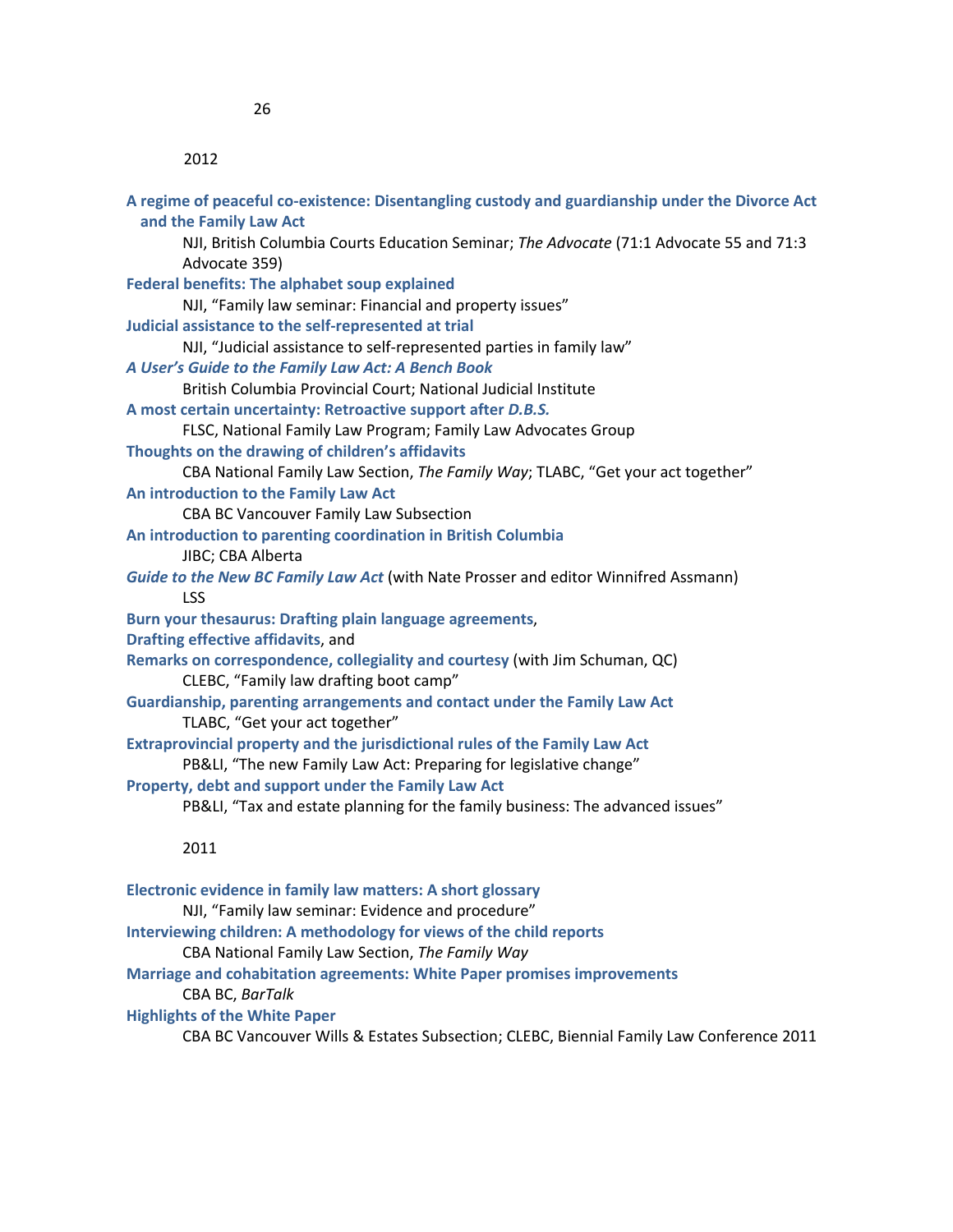#### **British Columbia's Family Law Act introduced**

Wolters Kluwer CCH, *Canadian Family Law Matter*

#### 2010

**Far-flung families: Family law across borders** CBA, 2010 Canadian Legal Conference **Family law and the blended family: A brief introduction** CLEBC, "Blended families: Practical estate planning considerations" **Supreme Court Family Rules: Chambers proceedings**, **Supreme Court Family Rules: Desk orders**, and **Supreme Court Family Rules: Calculation of time** CLEBC, "The new Supreme Court Family Rules" **Supreme Court Family Rules: Disclosure and discovery** TLABC, "The new BC Supreme Court Rules" **Supreme Court Family Rules: Practice tips**, and **Supreme Court Family Rules: Index and concordance** Kootenay Bar Association; CCH, *Canadian Family Law Matters*

### 2009

*Obtaining Reliable and Repeatable SSAG Calculations* Department of Justice Canada **A note on the use of surreptitiously obtained tape recordings in family law disputes** CBA BC Vancouver Family Law Subsection **Supreme Court Family Rules: Timelines, deadlines and limitation periods**, **Supreme Court Family Rules: Commencing proceedings**, and **Supreme Court Family Rules: Chambers applications** CBA BC Vancouver Family Law Subsection **Case conferences in the Provincial Court, Supreme Court and Court of Appeal** CLEBC, "Family law settlements: Reaching and recording compromise" **Determining income under the Spousal Support Guidelines** *The Lawyers Weekly*

2008

**Alternative approaches to family breakdown** AFCC, 2008 Annual Conference **The unusual origins and odd evolution of the Family Relations Act** CBA BC Vancouver Family Law Subsection **Family law update** CBA BC Vancouver Wills & Estates Subsection **Drafting effective affidavits** CLEBC, "Family Law Drafting Boot Camp"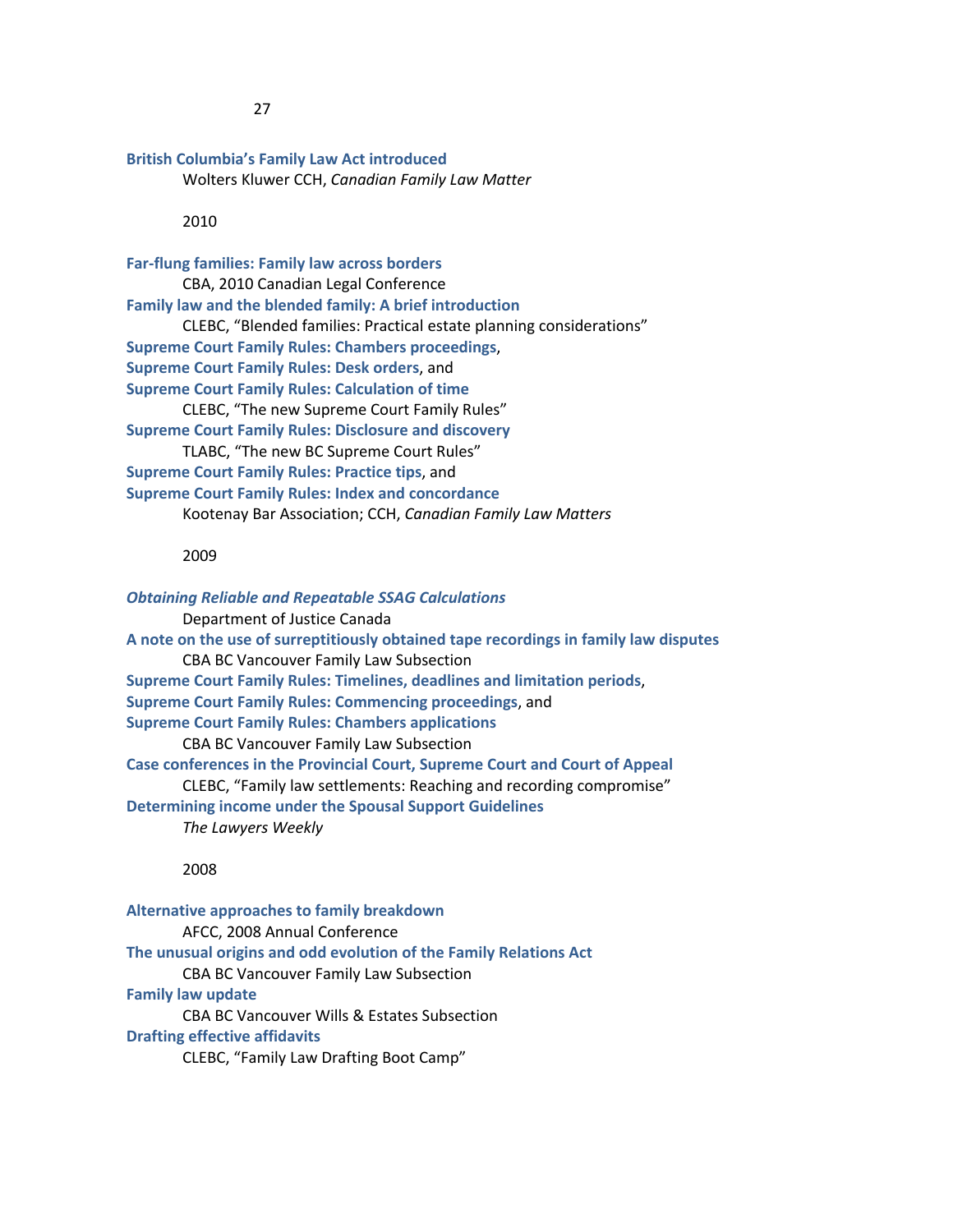**The fundamentals of married and unmarried relationships: Getting in … and getting out** CLEBC, "Family Law Boot Camp" **The basic elements of document design for lawyers who never went to art school**

CLEBC, "Winning Words: Writing as a Sword, a Shield and a Compass"

2007

**Half-baked torts: Uncommon causes of action in family law proceedings** *The Advocate* (65:1 Advocate 21 and 65:4 Advocate 479); Family Law Advocates Group **Tsunami in a teapot:** *Leskun v Leskun UBC Law Review* (40:1 UBC L Rev 293) **Parental support**, and **Grandparents' rights to custody and access** CLEBC, "Aging, death and divorce" **Views of the child reports: A discussion paper**, and **Parenting coordination in British Columbia: The legal framework** BC Parenting Coordinators Roster Society

#### 2006

**The Spousal Support Advisory Guidelines: Departing from the formulae** CLEBC, "Spousal support guidelines update" **Get it right the first time: how to avoid rejection in the desk order divorce process**, and **Your guidelines to the Guidelines: How to handle child support and spousal support calculations** CLEBC, "Family law for paralegals"

**Drafting affidavits**

LSS, 2006 Provincial Training Conference

#### 2005

**Family law quick reference sheet** CBA BC Legal Research Section **The interesting evolution of married women's property rights** *The Advocate* (63:4 Advocate 537) **Client intake in a family law practice**, **Communicating with clients and lay litigants**, and **Separation agreements** CLEBC, "Family law boot camp" **Arbitration may defray the costs of argumentative parents** *The Lawyers Weekly*